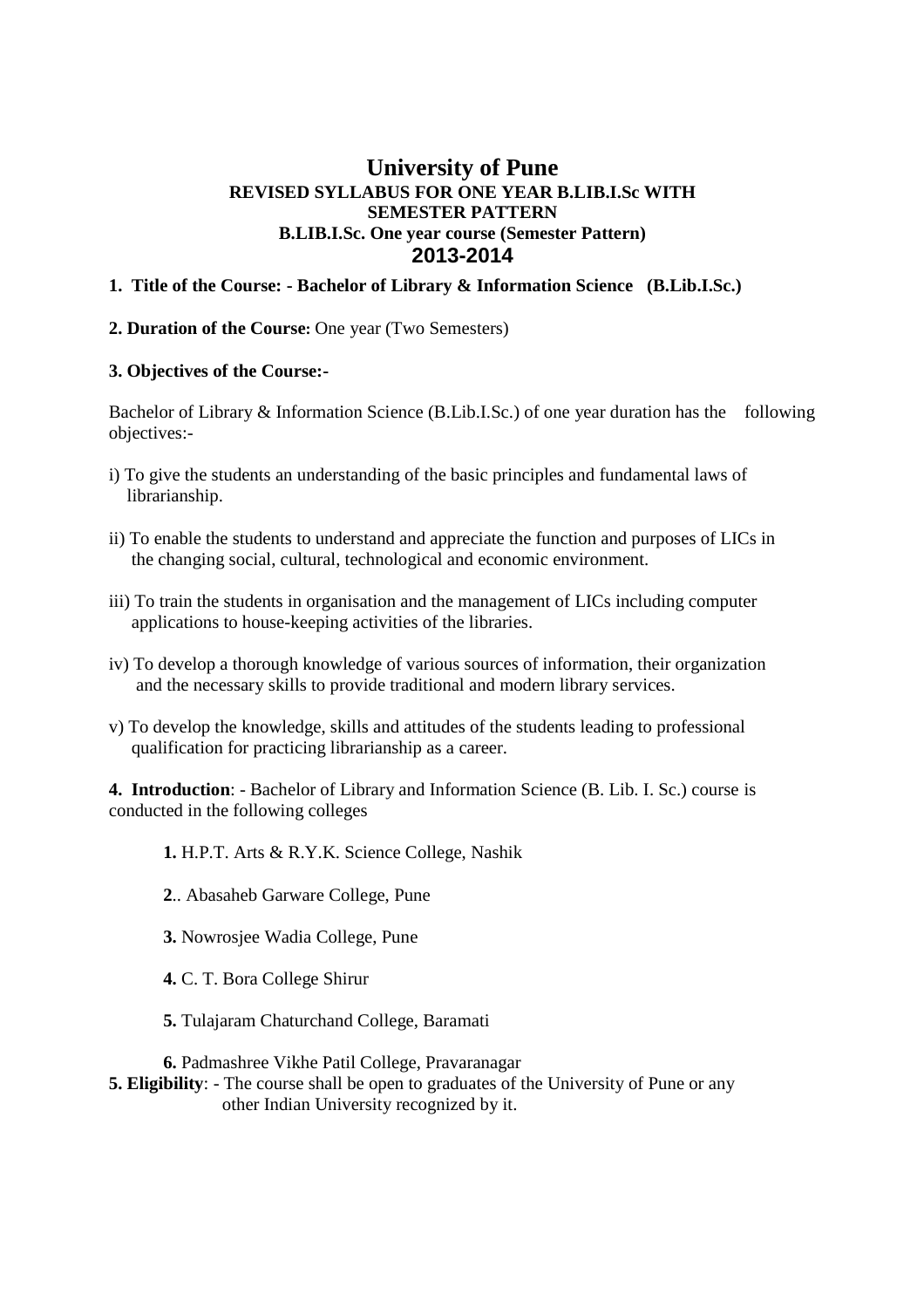#### **6**. **External Students**: - This course is not open to external students. **Only full time regular students are eligible for this course.**

#### **7. Structure of the Course**:-**a) Compulsory papers:-**

# **Semester – I (Theory)**

|               | Paper No. Title of the Paper                 | <b>Ext. Int. Total</b> |
|---------------|----------------------------------------------|------------------------|
| <b>BL-101</b> | Foundations of Library & Information Science | $40 + 10 = 50$         |
| <b>BL-102</b> | Library Organization                         | $40 + 10 = 50$         |
| <b>BL-103</b> | Reference Service & Information Sources      | $40 + 10 = 50$         |
| <b>BL-104</b> | <b>Information Science</b>                   | $40 + 10 = 50$         |
| $BL-105$      | Knowledge Organization: A (Theory)           | $40 + 10 = 50$         |
| <b>BL-106</b> | Document Description: A (Theory)             | $40 + 10 = 50$         |
| <b>BL-107</b> | Information Technology: Basics (Theory)      | $40 + 10 = 50$         |

**Semester – II (Theory)** 

 **Total Marks 350** 

 **Total Marks 350** 

|               | Paper No. Title of the Paper           | <b>Ext. Int. Total</b> |
|---------------|----------------------------------------|------------------------|
| <b>BL-201</b> | Librarianship as a Profession          | $40 + 10 = 50$         |
|               | BL-202 Library Management              | $40 + 10 = 50$         |
| <b>BL-203</b> | <b>Reference Sources</b>               | $40 + 10 = 50$         |
| <b>BL-204</b> | Organization of Information & Services | $40 + 10 = 50$         |
| <b>BL-205</b> | Knowledge Organization: B (Theory)     | $40 + 10 = 50$         |
| BL-206        | Document Description                   | $40 + 10 = 50$         |
| <b>BL-207</b> | <b>Term Work</b>                       | $40 + 10 = 50$         |

**Practicals\*** 

|        | Paper No. Title of the Paper               |                          | Ext. Int. Total |
|--------|--------------------------------------------|--------------------------|-----------------|
|        | BL-301 Knowledge Organization - Practicals |                          | $80 + 20 = 100$ |
|        | BL-302 Document Description – Practicals   |                          | $80 + 20 = 100$ |
| BL-303 | Information Technology: Practicals         |                          | $40 + 10 = 50$  |
|        | BL-304 Information Sources: Oral           |                          | 50              |
|        |                                            | <b>Total Marks</b>       | 300             |
|        |                                            | <b>Grand Total Marks</b> | 1000            |

**\* Practical Papers B-301, BL-302, BL-304 will be conducted in both semesters and examination will be conducted in Second Semester Only.** 

**b) Question papers :** available on net(www.unipune.ac.in)

**c) Medium of Instruction** :- English

**d) Medium of Writing in the Examination** :- English and Marathi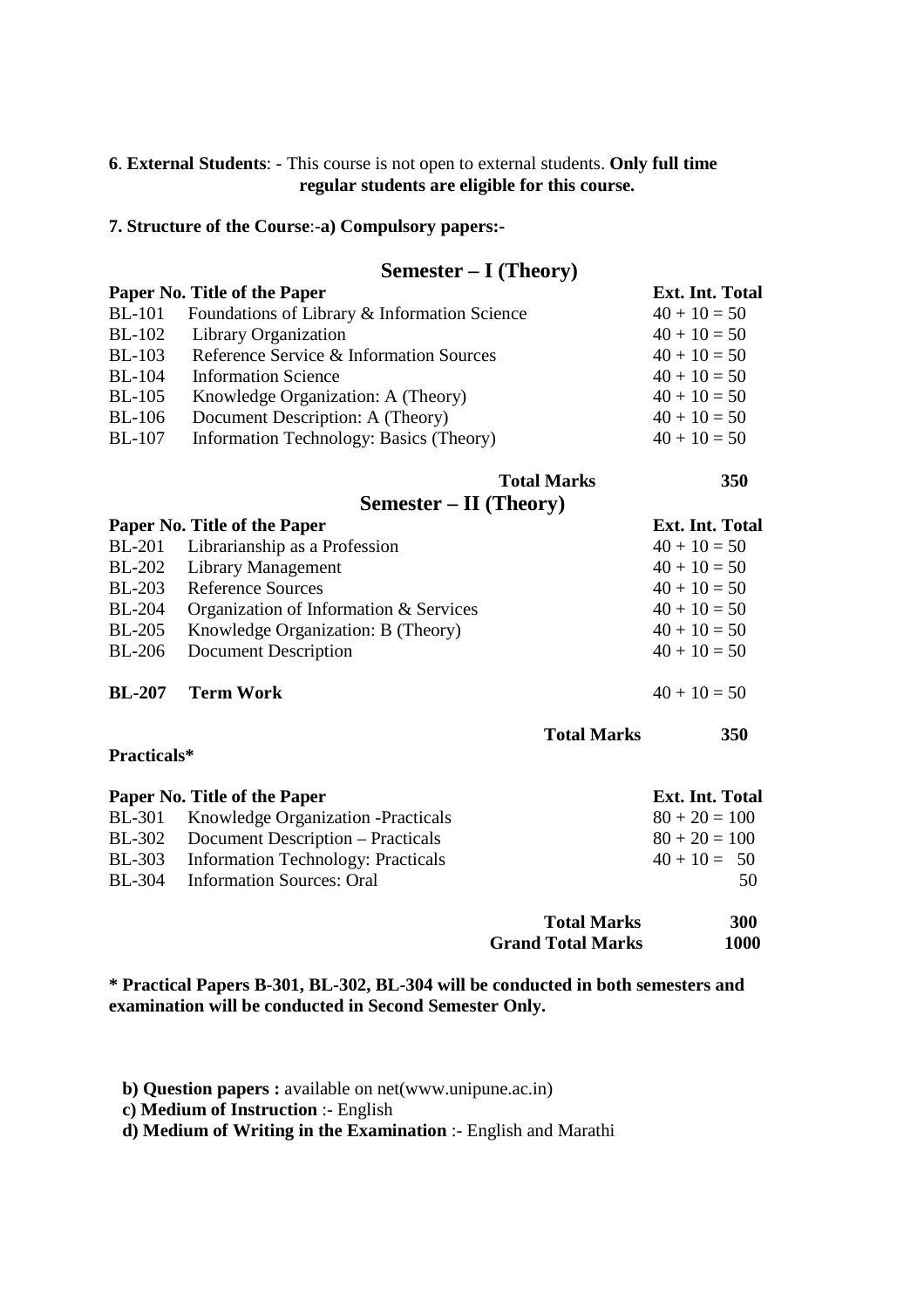**8. Equivalence of previous syllabus along with propose syllabus** :- The Equivalence in accordance with Titles and Contents of the Theory & Practical Papers in the revised syllabus of B.Lib.I.Sc. course is given to the same respective Titles of the Theory & Practical Papers except for BL-103 Reference Service , BL-201 Library Systems and BL-204 Documentation Techniques and Services in pre-revised syllabus of the B.Lib.I.Sc. course.**Now BL-103 is renamed as Reference Service & Information Sources,BL-201 is renamed as Librarianship as a Profession and BL-204 is renamed as Organization of Information & Services .** 

- **9. University terms** :- For the award of Bachelor of Library & Information Science (B.Lib.I.Sc.) a candidate shoulf fulfill the following conditions
	- i) He/She shall have kept two terms for the Degree Course in Library & Information Science conducted by the University of Pune and
	- ii) He/She shall have completed the prescribed course to the satisfaction of the concerned Head of the Department.

 iii)**The student should have attended at least 75% of the total number of lectures and practicals in the said course, and shall have secured at least 40% of marks in termwork. A student, who does not thus obtain 40% of marks in the termwork, will have to keep fresh terms.** 

#### **10. Examination:-**

| A) Total marks and their allocation per paper |                            |  |
|-----------------------------------------------|----------------------------|--|
| i) Semester I - Seven Theory Papers           | $=350$ Marks               |  |
| ii) Semester II - Six Theory Papers           | $=$ 300 Marks              |  |
| Four Practical Papers                         | $=$ 300 Marks              |  |
| Term Work                                     | $= 50$ Marks               |  |
|                                               | Grand Total $= 1000$ Marks |  |

#### **B) Standard of Passing:-**

- 1. For passing the B.Lib.I.Sc. Examination a candidate shall have to secure:
	- a) Minimum 40% marks in each theory paper and
	- b) Minimum 50% marks each in practical, viva and term work

 **Completion of Term Work and Project work will be a pre-condition for the grant of term**.

**C) ATKT Rules** :-1.An applicant who has passed Semester I shall be eligible for

- admission to Semester II subject to ATKT rules.
- 2. Reappearing candidate shall be awarded the actual class based on total marks obtained in the re-examination.

#### **D) Award of Class** :-

| $1st$ Class with Distinction  70% & above |                  |
|-------------------------------------------|------------------|
| 1 <sup>st</sup> Class                     |                  |
| <b>Higher Second Class</b>                | 55% to 59%       |
| <b>Second Class</b>                       | $50\%$ to $55\%$ |
| Pass Class                                | 40% to 49%       |

 Successful candidates who pass the whole examination in one and same attempt, shall be eligible for University award.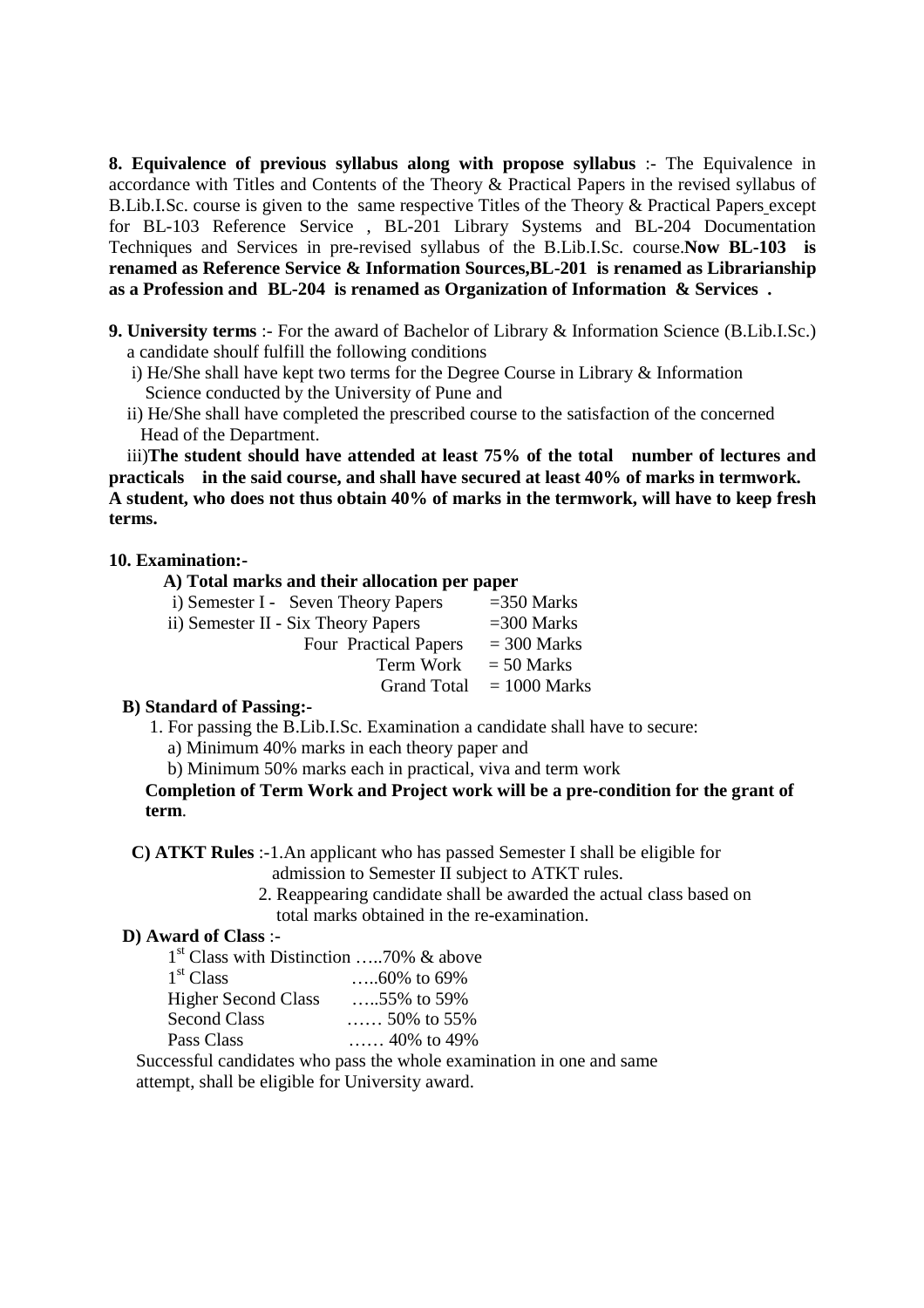# **E) Pattern of Question Paper:-**

# **Theory:**

- 1. Questions will be asked from all the units of the syllabus.
- 2. Questions paper will consist of three questions and all the questions shall be compulsory.
- 3. The duration of the paper will be of two hours.

# **Practical:**

# **Knowledge Organization**(BL-301)

- 1. The question paper will be of 80 marks out of which 60 marks are allotted to Dewey Decimal Classification and 20 marks to Colon Classification.
- 2. Question paper will consist of three questions on DDC and one question on CC and all the questions are compulsory. Internal options will be provided for all the questions.
- 3. The duration of the paper will be three hours and the exam will be conducted in two batches.

4.

# **Document Description(BL-302)**

- 1. The question paper will be of 80 marks out of which 60 marks are allotted to AACR-2R and 20 marks to CCC .
- 2. Question paper will consist of four questions on AACR-2R and one question on CC and all the questions are compulsory. Internal options will be provided for all the questions.
- 3. The duration of the paper will be three hours and the exam will be conducted in two batches.

# **Information Technology (BL-303)**

- 1. The question paper will be of 40 marks.
- 2. Question paper will consist of three questions and all the questions are compulsory. The duration of the paper will be two hours and the exam will be conducted in two batches.

# **Information Sources-Oral (BL-304)**

- 1. Viva will be conducted to test the familiarity with the use of various reference sources in the library.
- 2. The viva will carry 50 marks.

# **G) Verification/ Revaluation**: - Students are permitted to apply for Verification,

 Revaluation and photocopy of answer scripts of theory courses on the payment of prescribed fee to the university within 10 days from the declaration of the examination result. There is no revaluation for practical papers.

# **11. Subject wise detail syllabus: -** Enclosed herewith

# **12. Recommended books**: - list attached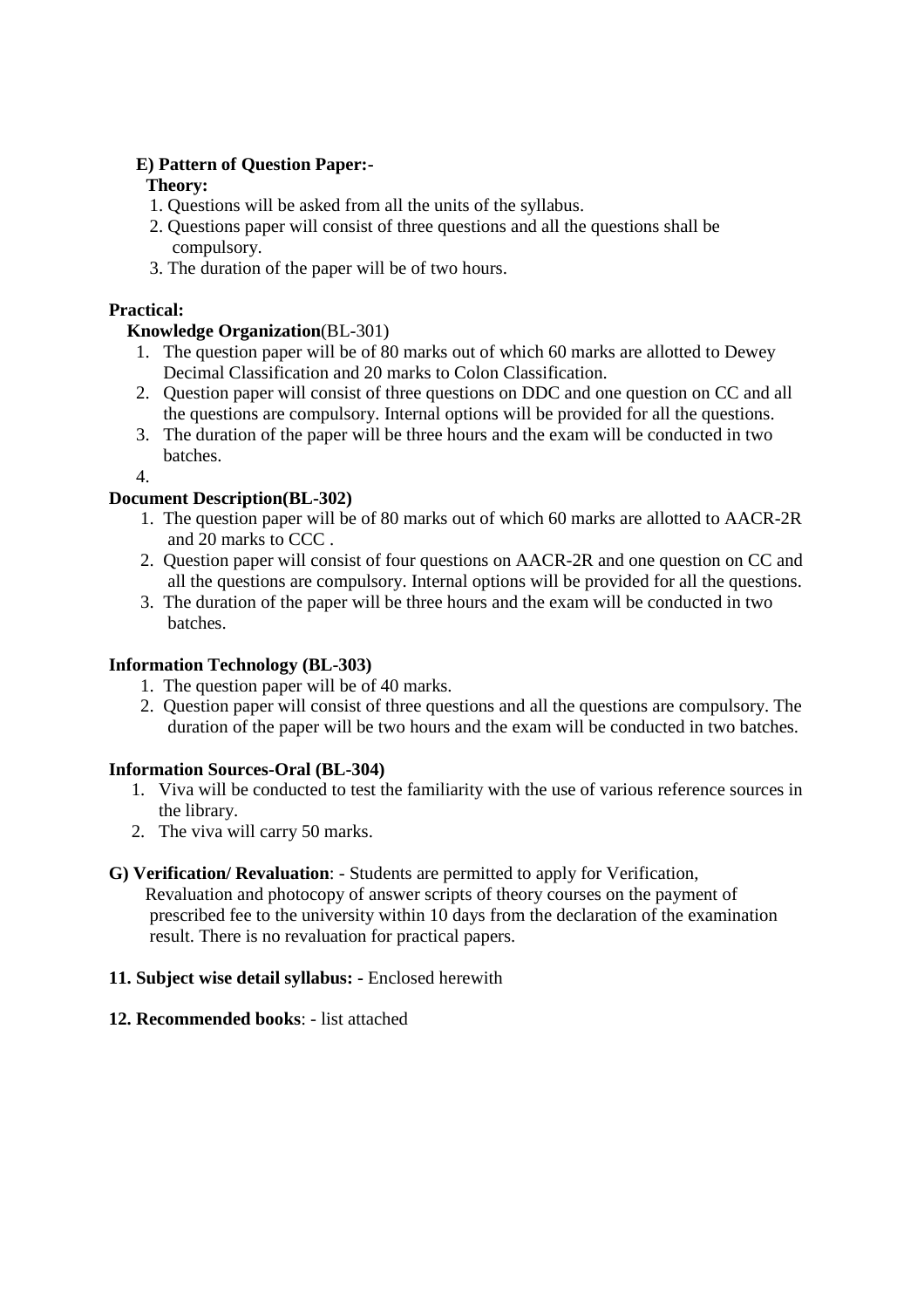# **University of Pune REVISED SYLLABUS FOR ONE YEAR B.LIB.I.Sc WITH SEMESTER PATTERN B.LIB.I.Sc. One year course (Semester Pattern) 2013-2014 B.LIB.I.SC. (SEMESTER PATTERN)**

# **Semester – I (Theory)**

|               | Paper No. Title of the Paper                 | Ext. Int. Total |
|---------------|----------------------------------------------|-----------------|
| <b>BL-101</b> | Foundations of Library & Information Science | $40 + 10 = 50$  |
| <b>BL-102</b> | Library Organization                         | $40 + 10 = 50$  |
| <b>BL-103</b> | Reference Service & Information Sources      | $40 + 10 = 50$  |
| <b>BL-104</b> | <b>Information Science</b>                   | $40 + 10 = 50$  |
| $BL-105$      | Knowledge Organization: A (Theory)           | $40 + 10 = 50$  |
| $BL-106$      | Document Description: A (Theory)             | $40 + 10 = 50$  |
| <b>BL-107</b> | Information Technology: Basics (Theory)      | $40 + 10 = 50$  |
|               |                                              |                 |

**Total 350** 

# **Semester – II (Theory)**

|               | Paper No. Title of the Paper           | Ext. Int. Total |
|---------------|----------------------------------------|-----------------|
|               | BL-201 Librarianship as a Profession   | $40 + 10 = 50$  |
|               | BL-202 Library Management              | $40 + 10 = 50$  |
|               | BL-203 Reference Sources               | $40 + 10 = 50$  |
| <b>BL-204</b> | Organization of Information & Services | $40 + 10 = 50$  |
| <b>BL-205</b> | Knowledge Organization: B (Theory)     | $40 + 10 = 50$  |
| <b>BL-206</b> | Document Description: B (Theory)       | $40 + 10 = 50$  |
|               |                                        |                 |

#### **BL-207** Term Work  $40 + 10 = 50$

| <b>Practical*</b>                               |                                          |                 |
|-------------------------------------------------|------------------------------------------|-----------------|
| Paper No. Title of the Paper<br>Ext. Int. Total |                                          |                 |
|                                                 | BL-301 Knowledge Organization: Practical | $80 + 20 = 100$ |
|                                                 | BL-302 Document Description: Practical   | $80 + 20 = 100$ |
|                                                 | BL-303 Information Technology: Practical | $40 + 10 = 50$  |
|                                                 | BL-304 Information Sources: Oral         | 50              |
|                                                 |                                          |                 |

**Total 350** 

|                    | 300<br><b>Total</b> |
|--------------------|---------------------|
| <b>Grand Total</b> | 1000                |

**Practicals Papers B-301, BL-302, BL-304 will be conducted in both semesters and examination will be conducted in Second Semester Only.**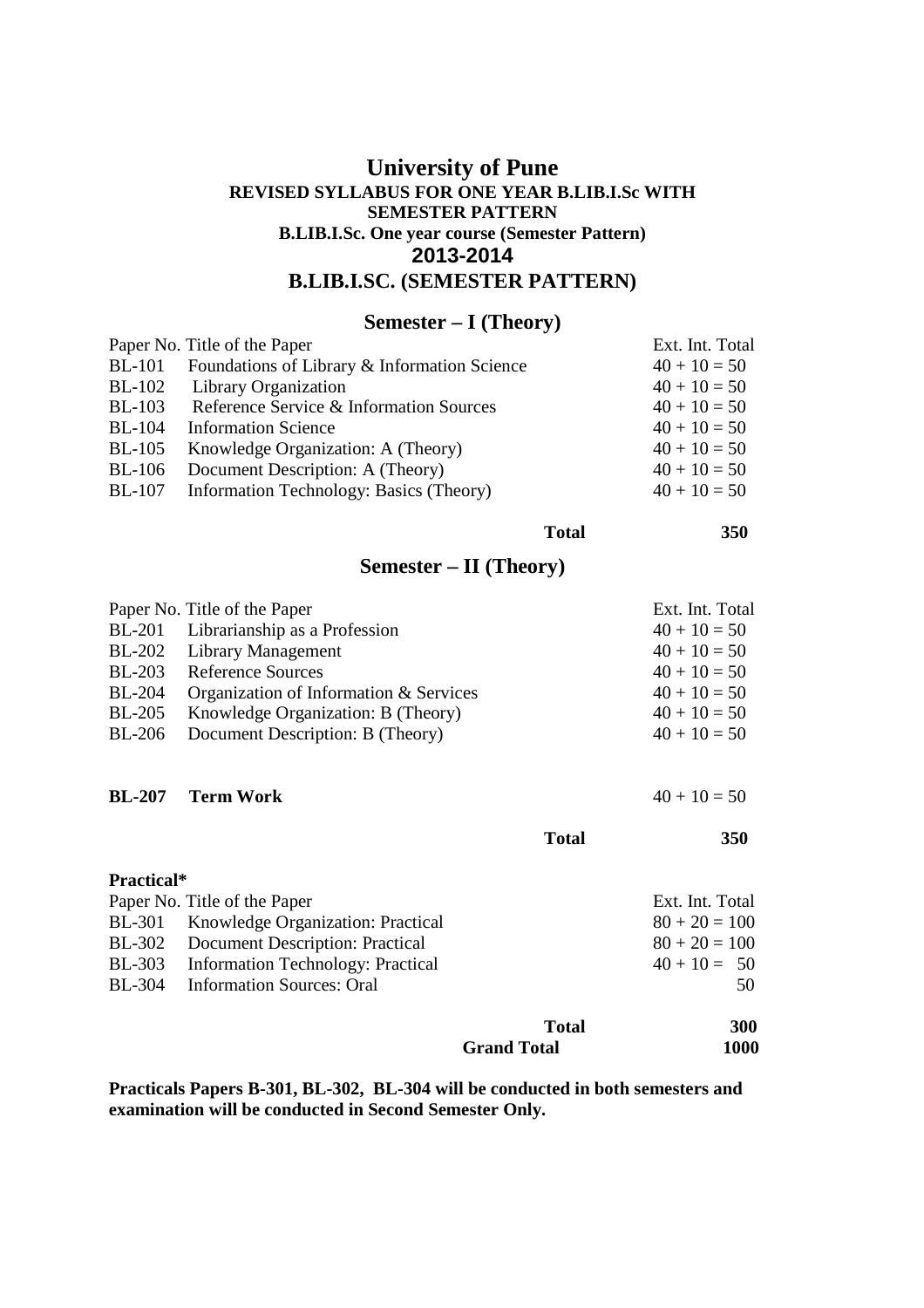# **SEMESTER I**

#### **Paper BL 101: Foundations of Library and Information Science**

**Objectives:-** 

- **1. To understand purpose, role and importance of libraries in society**
- **2. To familiarize students with development of libraries in general and India in particular**
- **3. To make them aware about the five laws of library science.**
- **4. To know about various types of libraries, their objectives & functions.**

| <b>UNIT1</b>      | <b>Development of libraries: An Overview</b><br>1.1 Definition, Evolution & Development of libraries in the world<br>1.2 Development of libraries & history of library movement in India                                                                                                                                                                                                                                                                                                                                                                                                                                                                                                                                       |
|-------------------|--------------------------------------------------------------------------------------------------------------------------------------------------------------------------------------------------------------------------------------------------------------------------------------------------------------------------------------------------------------------------------------------------------------------------------------------------------------------------------------------------------------------------------------------------------------------------------------------------------------------------------------------------------------------------------------------------------------------------------|
| <b>UNIT 2</b>     | <b>Role of Libraries in Society</b><br>2.1 Library as a Social Institution<br>2.2 Reading, Reading Habits & Role of Libraries in developing reading habits<br>2.3 Education & Libraries<br>2.4 Library as an agency of mass communication<br>2.5 Culture & Libraries                                                                                                                                                                                                                                                                                                                                                                                                                                                           |
| UNIT <sub>3</sub> | <b>Laws of Library Science</b><br>3.1 Five laws of library science and their implication by Dr.S.R.Ranganathan<br>3.2 Principles of Librarianship by D. Urquhart                                                                                                                                                                                                                                                                                                                                                                                                                                                                                                                                                               |
| <b>UNIT 4</b>     | <b>Types of libraries</b><br>4.1 National libraries: definition, objectives, functions, history & brief outline of<br>National Library of India.<br>4.2 Public Libraries: definition, objectives and functions including functions of<br>Children's library, Libraries for the handicapped, mobile library, UNESCO<br>Public Library Manifesto, brief outline of development of Public<br>Libraries in India<br>4.3 Academic Libraries: School, College & University libraries-definitions,<br>objectives, functions, brief outline of the academic libraries in India<br>4.4 Special Libraries: definition, objectives including Newspaper Office library,<br>brief outline of the development of research libraries in India |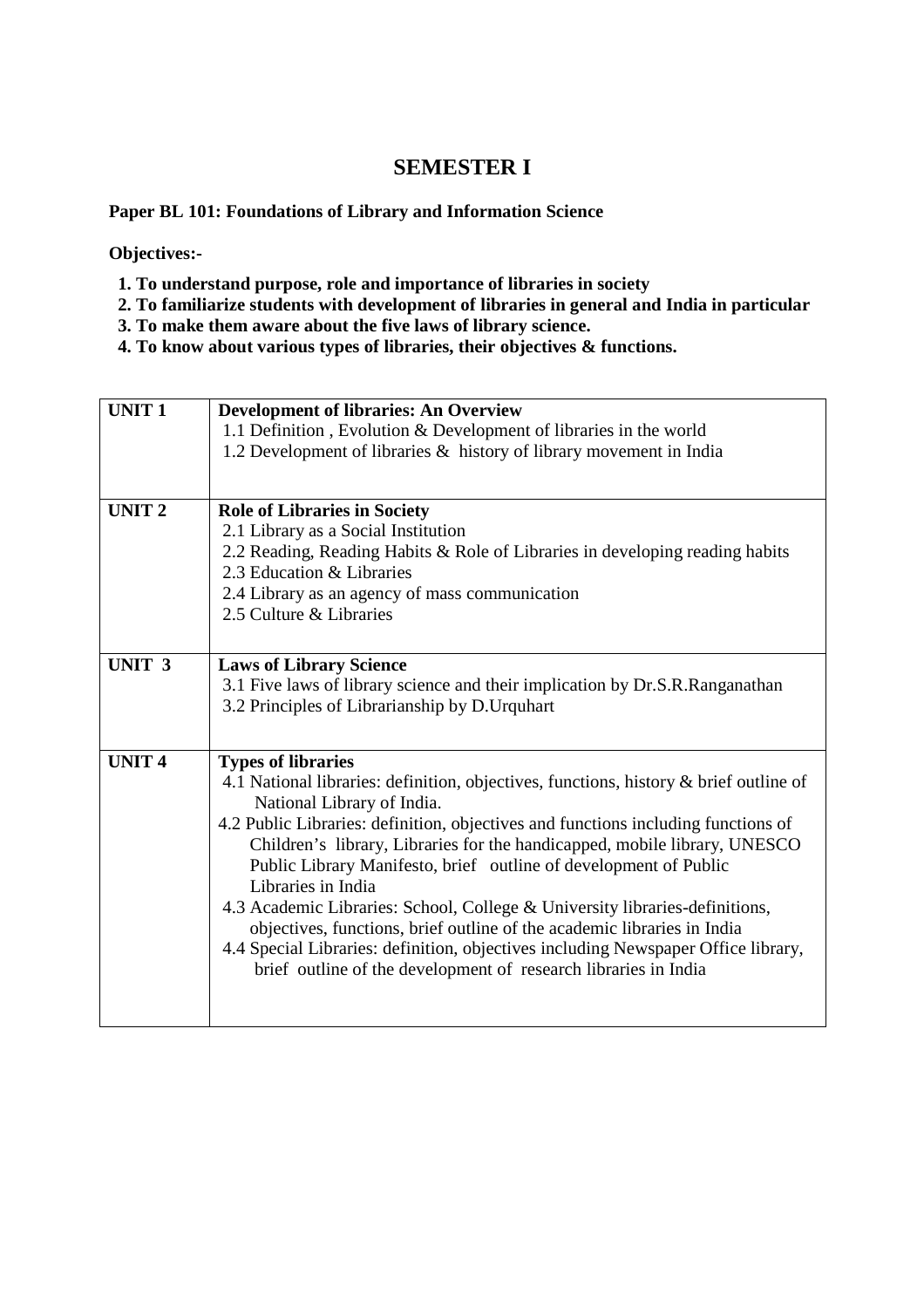#### **Paper BL 102 Library Organisation**

#### **Objectives:-**

 **1. To train students in the organization of library work & collection development. 2. To familiarize with various library procedures & library house keeping activities.** 

**UNIT 1 Document Selection & Collection Development**  1.1 Definition, Need, Purpose of book selection 1.2 Principles (Drury, Dewey & McColvin, 5 laws, practices-books on approval etc. 1.3 Book selection policy in different libraries 1.4 Book selection tools: Indian & foreign(UK& USA),online, reviewing tools, publisher's catalogue, national bibliography etc. **UNIT 2 Technical Services –Acquisition of books & periodicals**  2.1 Acquisition of books :objectives of acquisition section, functions of acquisition department, sources of acquisition, acquisition & processing of books & non-print material :steps & detailed study 2.2 Serials control :Types of periodicals, selection tools, procurement (direct & through agent):their pros& cons, receipt& recording of periodicals (three card, kardex), shelving, routing of periodicals, collation of completed volumes 2.3 Good Offices Committee :history, study of report, role in acquisition work **UNIT 3 Circulation- Work & Methods**  3.1 Circulation work: definition, importance & activities in circulation work, registration work, reservation, renewal, overdue reminders etc. 3.2 Pre-requisites of a good charging system 3.3 History of development of charging methods. Detailed study of Browne charging system, Newark charging system & use of bar-coding **UNIT 4 Reporting**  4.1 Library statistics: purpose, sources& kinds 4.2 Library Rules and regulations **:**need, purpose& draft of the rules 4.3 Annual report :definition, purpose, contents & its compilation

# **PAPER BL- 103 REFERENCE SERVICE & INFORMATION SOURCES**

**Objectives –**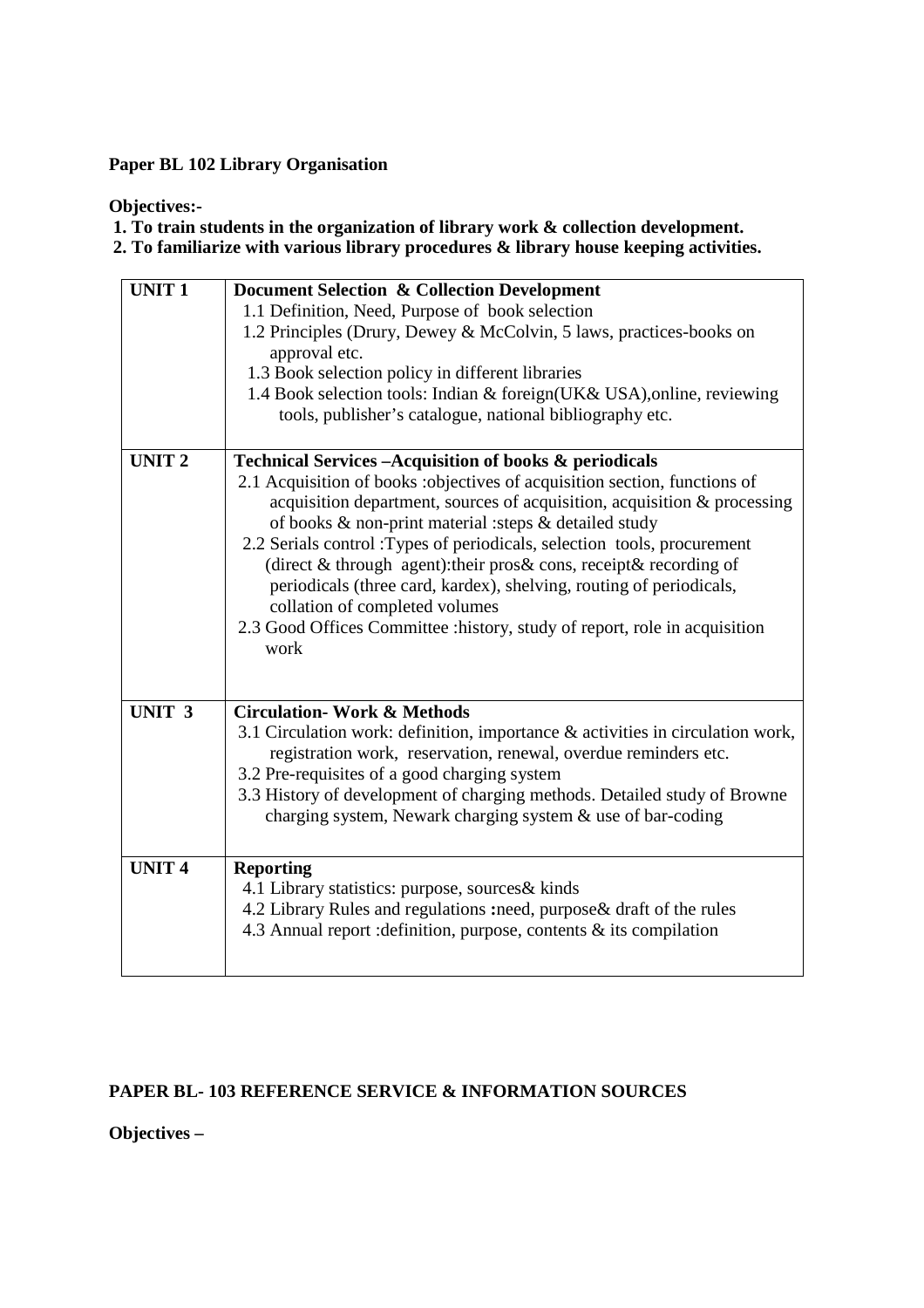# **1. To familiarize students with nature & organization of reference service in libraries. 2. To develop the skills for providing reference and information services.**

| <b>UNIT1</b>      | <b>Introduction to Reference Service</b><br>1.1 Reference Service: definition, needs, scope and objectives.<br>(Origin and development of reference service from beginning to internet era.<br>1.2 Theories of reference service: James I. Wyer and Samuel Rothstein<br>1.3 Functions of reference service: by Dr. S.R.Ranganathan and Prof.<br>A.K.Mukherjee.                                                                                                                                                                                                                 |
|-------------------|--------------------------------------------------------------------------------------------------------------------------------------------------------------------------------------------------------------------------------------------------------------------------------------------------------------------------------------------------------------------------------------------------------------------------------------------------------------------------------------------------------------------------------------------------------------------------------|
| <b>UNIT 2</b>     | <b>Types of Reference Service.</b>                                                                                                                                                                                                                                                                                                                                                                                                                                                                                                                                             |
|                   | 2.1 Orientation programme, Ready-Short and Long range reference service,<br>Reader Advisory and guiding services, Bibliographical and fact finding<br>assistance, Literature search, Document Delivery service, User education<br>and information literacy, Referral service, web based services and FAQs<br>2.2 Reference service in different types of libraries : Public, Academic and<br>Special Libraries.                                                                                                                                                                |
| UNIT <sub>3</sub> | <b>Organization &amp; Management of Reference Department</b>                                                                                                                                                                                                                                                                                                                                                                                                                                                                                                                   |
|                   | 3.1 Organization of reference department.                                                                                                                                                                                                                                                                                                                                                                                                                                                                                                                                      |
|                   | 3.2 Evaluation of reference service<br>3.3 Qualities of reference Librarian.                                                                                                                                                                                                                                                                                                                                                                                                                                                                                                   |
|                   | 3.4 Referral Service: concept & importance                                                                                                                                                                                                                                                                                                                                                                                                                                                                                                                                     |
|                   |                                                                                                                                                                                                                                                                                                                                                                                                                                                                                                                                                                                |
| <b>UNIT4</b>      | Introduction to reference sources.<br>4.1 Types, criteria for selection and evaluation (Authority, Scope, treatment,<br>arrangement, special features and utilities. Different physical formats : print,<br>non- print, Internet, electronic reference sources)<br>4.2 Difference between general book and reference book.<br>4.3 Criteria, Study and evaluation of reference & electronic sources (Printed,<br>Online, Offline, Open Access)<br>4.4 Study of Encyclopedias and Dictionaries (Contents, types, arrangement,<br>scope, uses)<br>(refer list of reference books) |

**Paper BL 104 Information Science** 

**Objectives:-** 

 **1. To provide an overview of Information Science to the students.**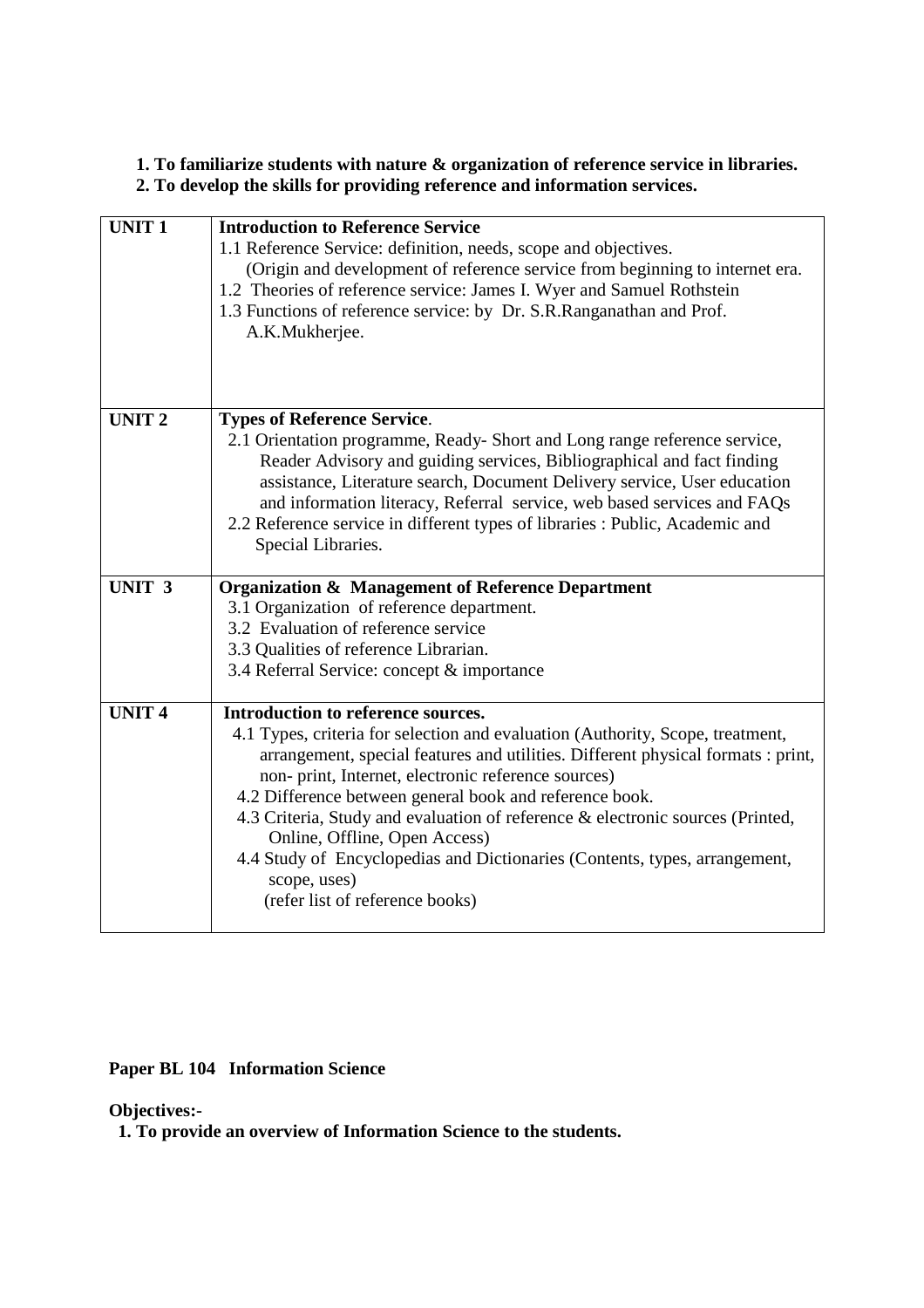# **2. To familiarize the students with various Sources of Information & their categorization. 3. To study information needs of users.**

| <b>UNIT1</b>      | <b>Information science</b><br>1.1 Definition need (historical development & factors that led to development of<br>Documentation and Information Science), scope : active & passive,<br>Documentation Work & Documentation Service: characteristics, steps,<br>difference between Documentation Work & Documentation Service                                                                                                                                                            |
|-------------------|----------------------------------------------------------------------------------------------------------------------------------------------------------------------------------------------------------------------------------------------------------------------------------------------------------------------------------------------------------------------------------------------------------------------------------------------------------------------------------------|
| <b>UNIT2</b>      | <b>Sources of Information</b><br>2.1 Documentary sources & their categories-primary, secondary and tertiary<br>(Repackaging of information with diagram)<br>2.2 Print and non-print sources<br>2.3 Human and institutional-nature, types, characteristics<br>and utility(human-explicit and tacit; institutional-annual report, in-house<br>information, technical notes)                                                                                                              |
| UNIT <sub>3</sub> | Information & information needs of users<br>3.1 Information : definition, characteristics, Properties, Information as a<br>Resource & Commodity<br>3.2 Information User, types of users, Information needs of users: concept, types<br>of needs, information seeking behavior of users<br>3.3 Techniques $&$ methods of assessing information needs-general $&$ special<br>Methods: Behavior Studies, Use Studies, & Information flow study with<br>diagram, approaches to information |
| <b>UNIT 4</b>     | <b>Information Transfer: Communication of Information</b><br>4.1 Concept & Definition of communication<br>4.2 Channels of communication: oral, visual, documentary, internet<br>4.3 Methods and flow of information(Diagram-Hanson)<br>4.4 Barriers in free flow of information                                                                                                                                                                                                        |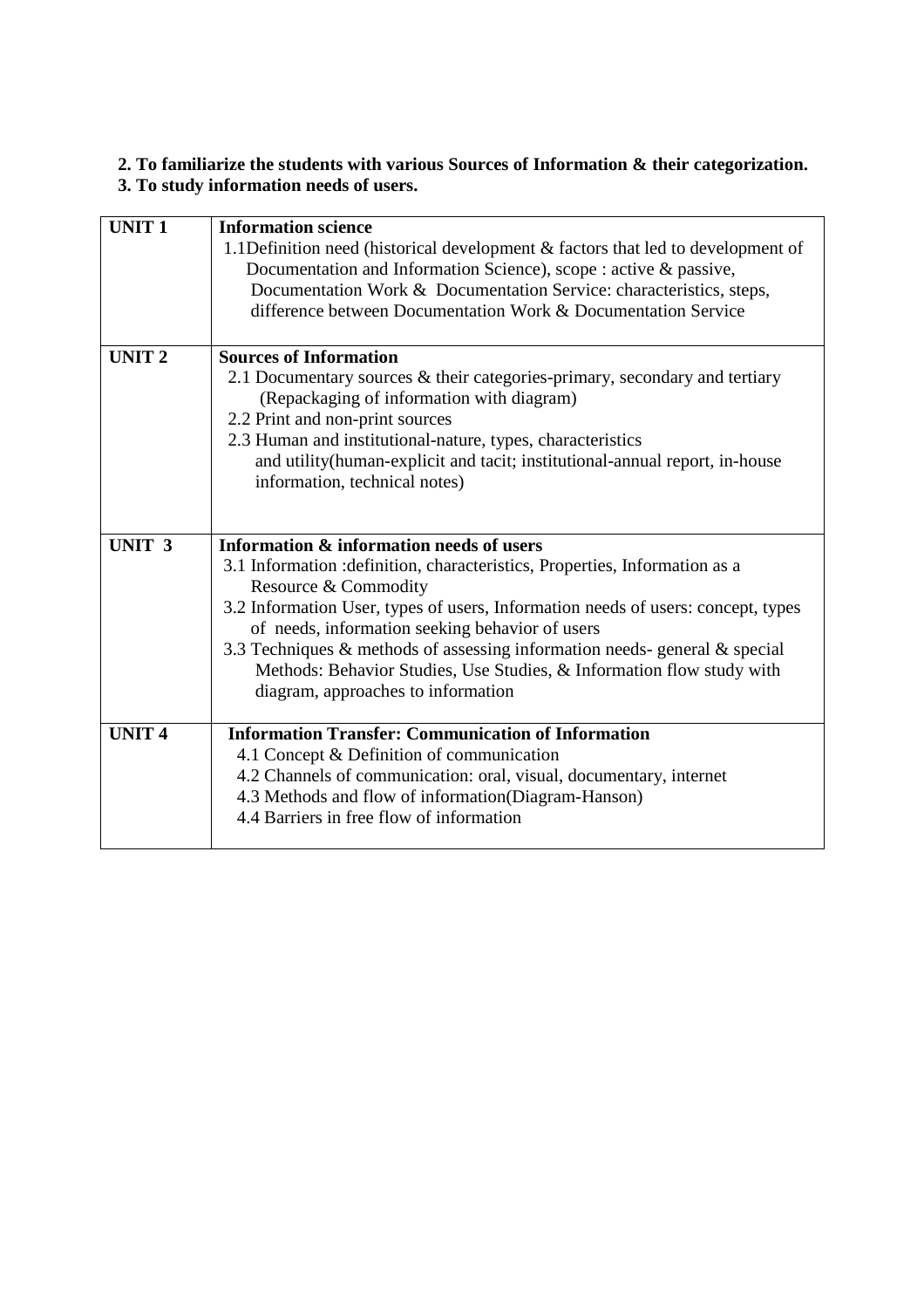#### **BL-105 Knowledge Organization (A): Theory**

**Objectives:-** 

- **1. To understand the role of Library classification in knowledge organization.**
- **2. To understand mode of formation of subjects in the universe of knowledge.**
- **3. To introduce various concepts, theories and principles in classification.**

| 1.1 Definition, need, purpose<br>1.2 Inductive & deductive process<br>1.3 Rules for division<br>1.4 Rules of Porphyry<br>UNIT <sub>2</sub><br><b>Library Classification</b><br>2.1 Meaning, need, purpose, function<br>2.2 Knowledge classification :concept, types: Vedic classification, Greek<br>classification, Baconian classification |
|---------------------------------------------------------------------------------------------------------------------------------------------------------------------------------------------------------------------------------------------------------------------------------------------------------------------------------------------|
|                                                                                                                                                                                                                                                                                                                                             |
|                                                                                                                                                                                                                                                                                                                                             |
|                                                                                                                                                                                                                                                                                                                                             |
|                                                                                                                                                                                                                                                                                                                                             |
|                                                                                                                                                                                                                                                                                                                                             |
|                                                                                                                                                                                                                                                                                                                                             |
|                                                                                                                                                                                                                                                                                                                                             |
|                                                                                                                                                                                                                                                                                                                                             |
|                                                                                                                                                                                                                                                                                                                                             |
| 2.3 Special features of book classification                                                                                                                                                                                                                                                                                                 |
| 2.4 Knowledge classification v/s book classification                                                                                                                                                                                                                                                                                        |
| 2.5 Notation- need, purpose, types, qualities, mnemonics                                                                                                                                                                                                                                                                                    |
| 2.6 Call No.- structure, various parts & their functions                                                                                                                                                                                                                                                                                    |
| UNIT <sub>3</sub><br><b>Universe of Knowledge</b>                                                                                                                                                                                                                                                                                           |
| 3.1 Structure and attribute                                                                                                                                                                                                                                                                                                                 |
| 3.2 Types of subjects: basic, compound & complex                                                                                                                                                                                                                                                                                            |
| 3.3 Modes of formation of subjects                                                                                                                                                                                                                                                                                                          |
| 3.4 Universe of subject as mapped in different types of classification                                                                                                                                                                                                                                                                      |
| Schemes: CC, DDC, & UDC                                                                                                                                                                                                                                                                                                                     |
|                                                                                                                                                                                                                                                                                                                                             |
| <b>UNIT4</b><br>Normative Principles of Classification & their application                                                                                                                                                                                                                                                                  |
| 4.1 Brief introduction to Canons Canons of characteristics and notation)                                                                                                                                                                                                                                                                    |
| 4.2 Principles of Richardson, Sayers, Browne, Bliss, Hulme and                                                                                                                                                                                                                                                                              |
| Ranganathan, APUPA arrangement                                                                                                                                                                                                                                                                                                              |
| 4.3 Three planes of work                                                                                                                                                                                                                                                                                                                    |
|                                                                                                                                                                                                                                                                                                                                             |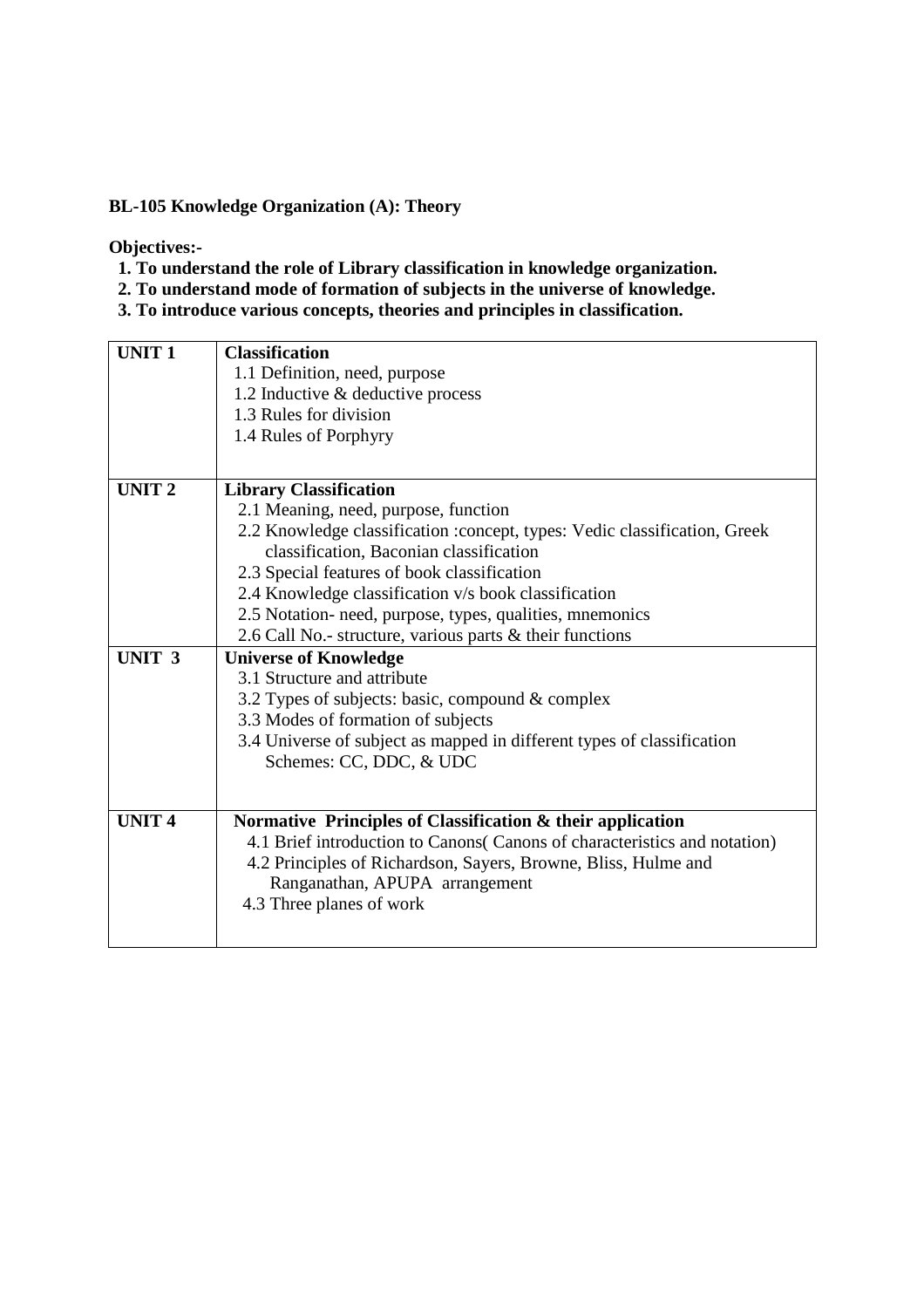**Paper BL 106: Document Description(A) Theory** 

**The objectives are:** 

- **1. To understand the role of cataloguing for retrieving library materials.**
- **2. To introduce the fundamentals , various concepts, theories and principles in cataloguing**

| <b>UNIT1</b>      | Parts of a book                                                                                          |
|-------------------|----------------------------------------------------------------------------------------------------------|
|                   | 1.1 Reading a book technically                                                                           |
|                   | 1.2 Role of a cataloguer in library system                                                               |
| UNIT <sub>2</sub> | Library catalogue and its forms                                                                          |
|                   | 2.1 Definition, objectives, functions                                                                    |
|                   | 2.2 Library Catalogue and bibliography, difference between library catalog<br>bibliography               |
|                   | 2.3 Kinds of catalogue: Outer(physical) forms of Library catalogue- Book,<br>sheaf, printed, OPAC, MARC. |
|                   | 2.4 Inner forms of Library catalogue- Classified, dictionary, alphabetico cla                            |
| UNIT <sub>3</sub> | <b>Catalogue Entries</b>                                                                                 |
|                   | 3.1 Entries and their functions (AACR & CCC): main, added, analytical, re-                               |
|                   |                                                                                                          |
|                   | , parts of an entry including unit card system                                                           |
|                   | 3.2 Filing of entries : alphabetical, classified                                                         |
|                   | Alphabetization-letter by letter, word by word                                                           |
| <b>UNIT4</b>      | <b>Normative Principles of Cataloguing</b>                                                               |
|                   | 4.1 Brief introduction to canons                                                                         |
|                   | 4.2 Canons of cataloguing                                                                                |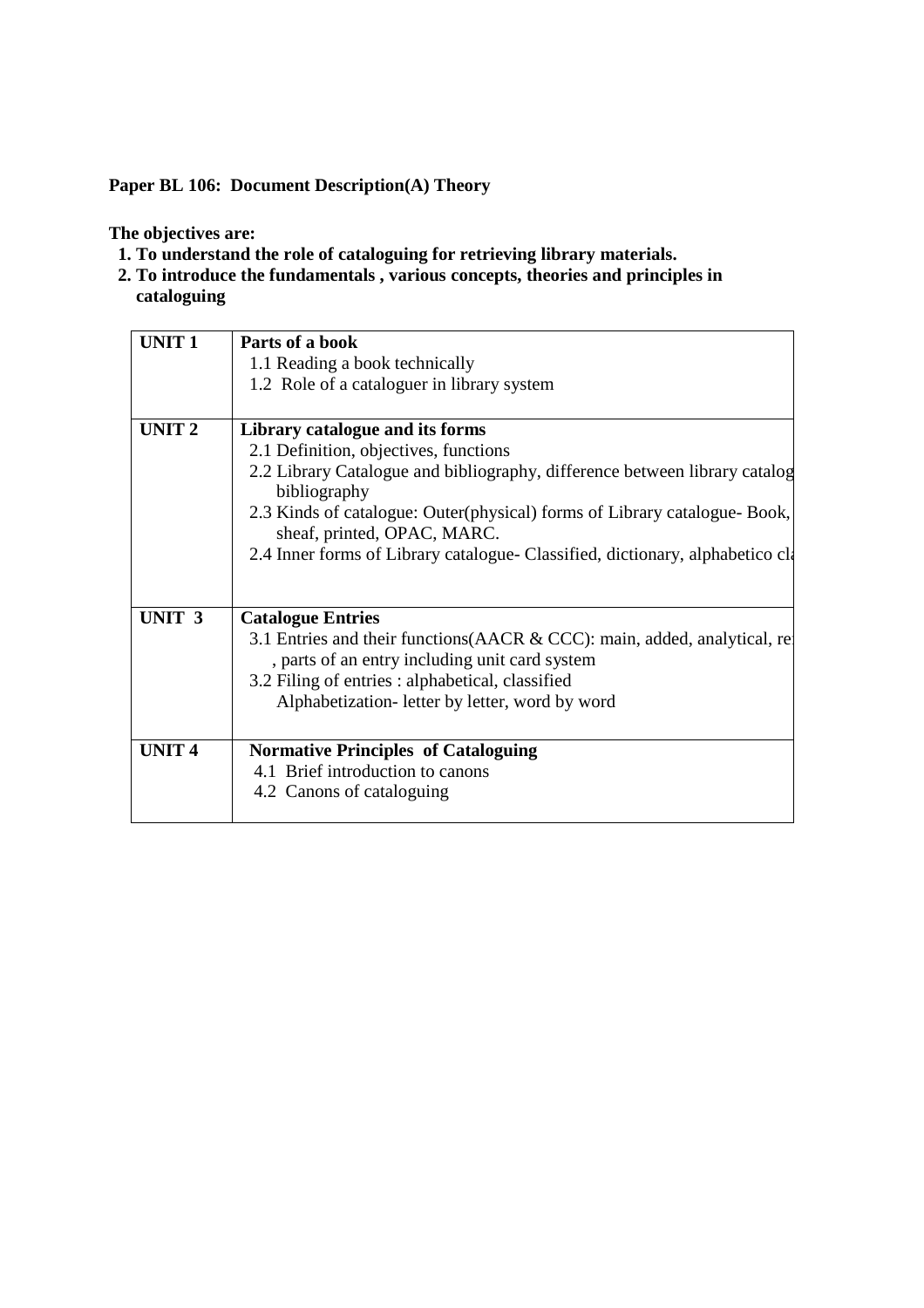# **PAPER BL 107 INFORMATION TECHNOLOGY**

**Objectives:-** 

 **1. To introduce the students to IT and applications in library work.** 

 **2. To develop familiarity with library management software and Library Networks**.

| <b>UNIT1</b>      | <b>Information Technology</b>                                                                                                                           |
|-------------------|---------------------------------------------------------------------------------------------------------------------------------------------------------|
|                   | Introduction, definition, need, scope, function, components and objectives.                                                                             |
|                   |                                                                                                                                                         |
| <b>UNIT2</b>      | Introduction to computer system.                                                                                                                        |
|                   | 2.1 Computer – brief history of development and generations of computer,<br>definition, characteristics, functions and types (Mainframe, super, hybrid, |
|                   | Micro-mini, personal-laptop, tab)                                                                                                                       |
|                   | 2.2 Components of computer                                                                                                                              |
|                   | Hardware (Input, output, storage devices, CPU)                                                                                                          |
|                   | Software – meaning, purposes, types-system & application software                                                                                       |
|                   | - Operating System : definition, function and types.                                                                                                    |
|                   | WINDOW, LINUX and UNIX - Introduction with basic features.<br>- Application Software: Introduction , MS Office (Word, Excel, Power                      |
|                   | Point and Access), Antivirus, DBMS(Database Management System): an                                                                                      |
|                   | introduction                                                                                                                                            |
|                   |                                                                                                                                                         |
| UNIT <sub>3</sub> | <b>Computer Application to Libraries &amp; Information Centers</b>                                                                                      |
|                   | 3.1 Library Automation                                                                                                                                  |
|                   | Library Automation :concept, need and importance<br>-In-house operations (acquisition, serials control, circulation, cataloguing)                       |
|                   | 3.2 Library software: Concept, need and application                                                                                                     |
|                   | -Digitization -concept                                                                                                                                  |
|                   |                                                                                                                                                         |
| <b>UNIT4</b>      | <b>Networking and Internet.</b>                                                                                                                         |
|                   | 4.1 Computer network : definition, need, types(LAN, MAN, WAN with eg.s)<br>and application.                                                             |
|                   | 4.2 Library Network :concept, brief introduction to library networks -                                                                                  |
|                   | DELNET, INFLIBNET and ERNET.                                                                                                                            |
|                   | <b>4.3 INTERNET</b>                                                                                                                                     |
|                   | 4.3.1 Origin and development                                                                                                                            |
|                   | 4.3.2 Browsing and searching the internet                                                                                                               |
|                   | 4.3.3 Use of search engines & basic search strategies                                                                                                   |
|                   | 4.3.4 Use of internet-e-mail and online communication.                                                                                                  |
|                   |                                                                                                                                                         |

# **SEMESTER II**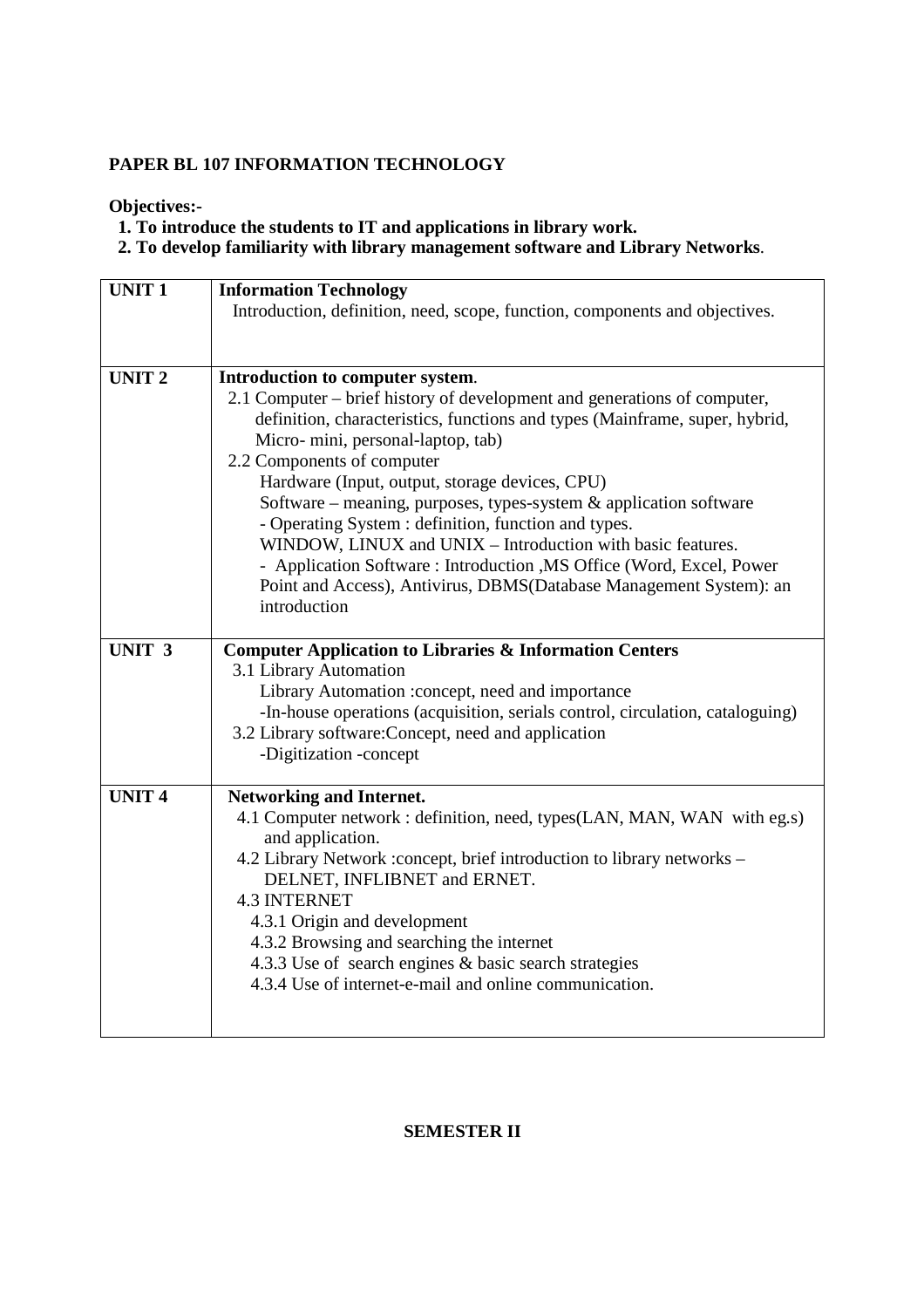**Paper BL 201: Librarianship as a Profession Objectives:-** 

- **1. To introduce the philosophy of librarianship to the students**
- **2. To introduce the students to Library legislation in India & Maharashtra in particular.**
- **3. Create awareness about various Library Associations & their role in Professional Development**

| т готевятнаг деусторитент |                                                                                                 |  |  |
|---------------------------|-------------------------------------------------------------------------------------------------|--|--|
| <b>UNIT1</b>              | Librarianship as a Profession                                                                   |  |  |
|                           | 1.1 Philosophy of Librarianship                                                                 |  |  |
|                           | 1.2 Ethics of Librarianship                                                                     |  |  |
|                           | 1.3 Public Relations – PR & the Librarian, Library Publicity & Extension                        |  |  |
|                           | Activities & Outreach work                                                                      |  |  |
|                           |                                                                                                 |  |  |
| <b>UNIT 2</b>             | <b>Library Legislation</b>                                                                      |  |  |
|                           | 2.1 General: Need and purpose                                                                   |  |  |
|                           | 2.2 Principles of Library legislation, brief history of library legislation in India            |  |  |
|                           | & with special reference to Maharashtra (MPLA 1967)                                             |  |  |
|                           | 2.3 Copyright Act-brief outline                                                                 |  |  |
|                           |                                                                                                 |  |  |
|                           |                                                                                                 |  |  |
| UNIT <sub>3</sub>         | Library co-operation & Resource sharing                                                         |  |  |
|                           | 3.1 Concept, need & purpose                                                                     |  |  |
|                           | 3.2 Categories (Exchange, Coalition, Entrepreneurial & one way marketing),<br><b>Activities</b> |  |  |
|                           | 3.3 Barriers of Resource Sharing                                                                |  |  |
|                           | 3.4 Consortia-concept                                                                           |  |  |
|                           | 3.5 Knowledge Sharing activities in India                                                       |  |  |
|                           |                                                                                                 |  |  |
|                           |                                                                                                 |  |  |
| <b>UNIT 4</b>             | <b>Professional Associations: National &amp; International Associations</b>                     |  |  |
|                           | Aims, Objectives, Functions, Programmes, Publications of ILA, IASLIC,                           |  |  |
|                           | RRRLF, IATLIS, ALA, CILIP (LA), FID, UNESCO, IFLA.                                              |  |  |
|                           |                                                                                                 |  |  |
|                           |                                                                                                 |  |  |
|                           |                                                                                                 |  |  |

**Paper BL 202: Library Management**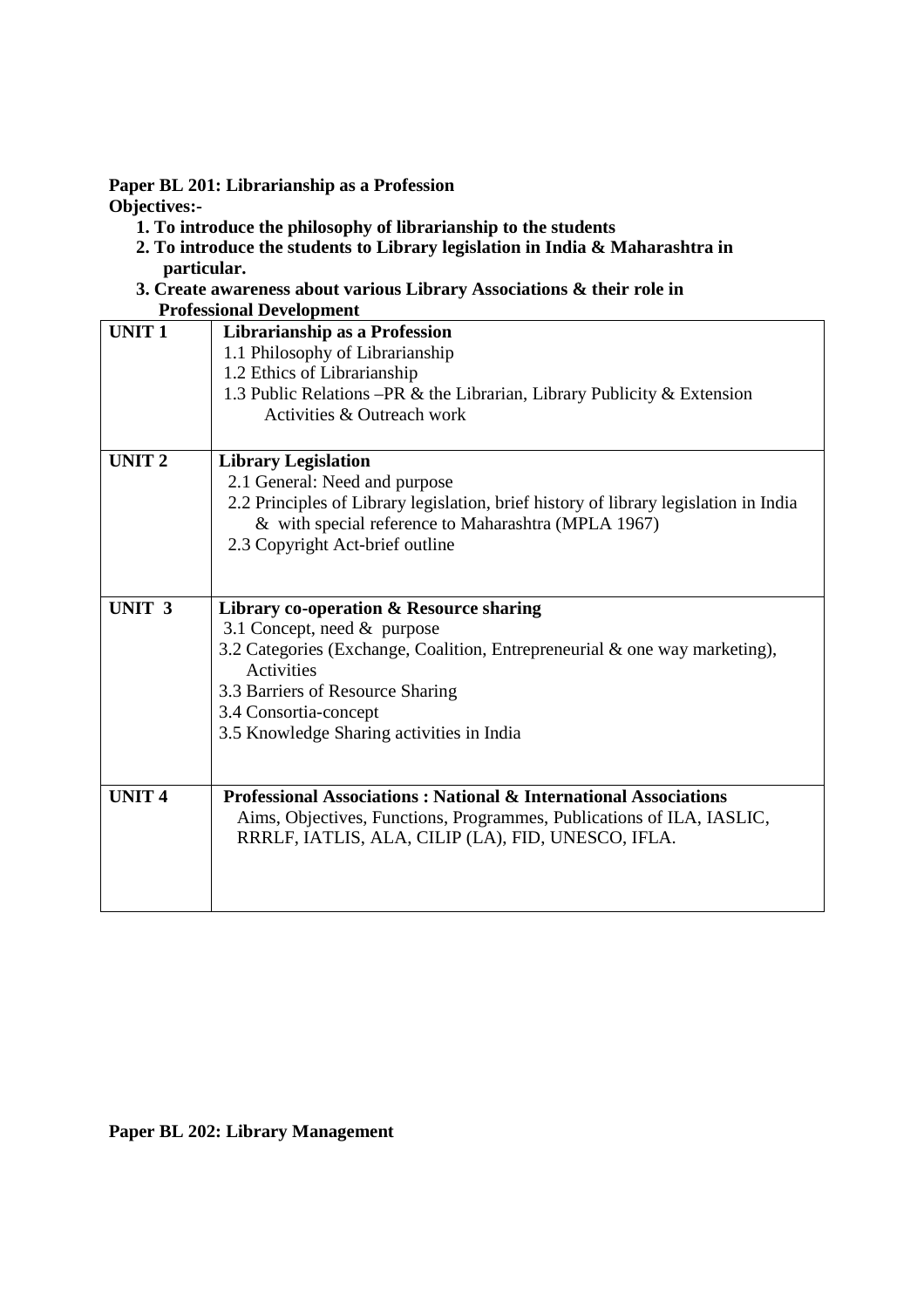- **1. To make the students aware of principles & functions of management & their application to Librarianship**
- **2. To understand, monitor & evaluate library procedures & practices.**

| <b>UNIT1</b>      | <b>Management</b><br>1.1 Definition, purpose<br>Schools of thought, history of management<br>1.2 Scientific management by Frederick Taylor & Principles of management by<br>Henri Fayol<br>1.3 Functions of management (POSDCORB) & their application to<br>librarianship<br>1.4 Qualities of a good manager                                                                                           |
|-------------------|--------------------------------------------------------------------------------------------------------------------------------------------------------------------------------------------------------------------------------------------------------------------------------------------------------------------------------------------------------------------------------------------------------|
| <b>UNIT 2</b>     | <b>Collection maintenance</b><br>2.1 Maintenance Section : definition & importance<br>2.2 Stacking: methods, principles& types, shelving methods, ethics of<br>shelving, open access v/s closed access<br>2.3 Binding: need & its importance<br>2.4 Preservation of library material: enemies of books (insects, fire, water &<br>human beings), care & repair of books& Building maintenance routine. |
| UNIT <sub>3</sub> | <b>HRM &amp; Financial management</b><br>3.1 HRM : Concept, need, UGC Staff Formula<br>3.2 Library committee : need, purpose, types functions, role of a librarian<br>3.3 Financial management :Budget: definition, need, kinds of budget, brief<br>outline of financial resources                                                                                                                     |
| <b>UNIT4</b>      | <b>Reporting</b><br>4.1 Library statistics: purpose, sources& kinds<br>4.2 Library Rules and regulations :need, purpose& draft<br>4.3 Annual report : definition, purpose, contents $\&$ its compilation                                                                                                                                                                                               |

# **PAPER BL- 203 REFERENCE SOURCES**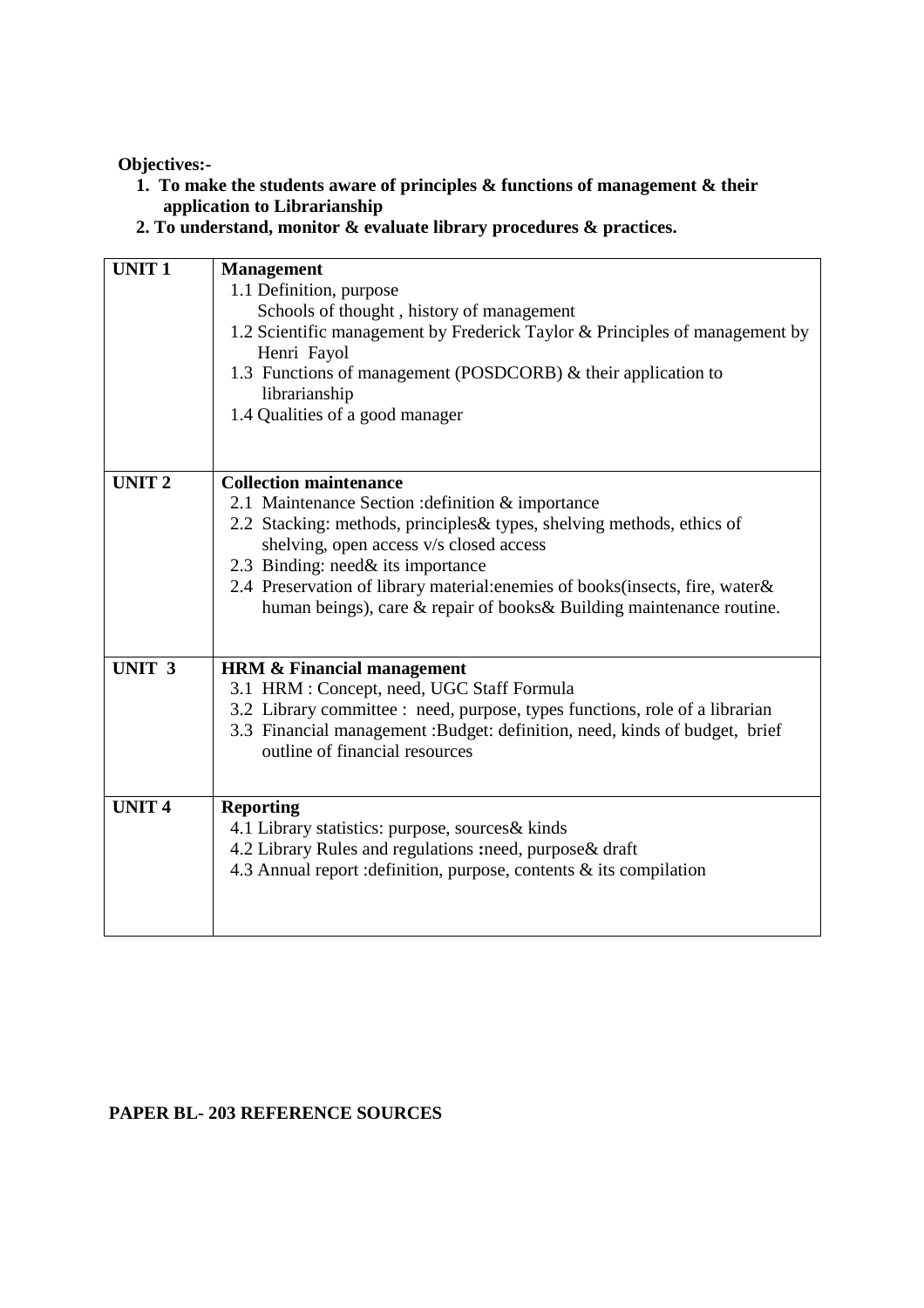- **1. To familiarize the students with various reference and information sources, types, contents and their use for answering reference questions of different types.**
- **2. To introduce the concept of Bibliographic control**

| <b>UNIT1</b>      | Study and evaluation of other categories of reference sources<br>Criteria, Study and evaluation of other categories of reference sources $\&$<br>electronic Sources- (Printed, Online, Offline, Open Access)<br>(Contents, arrangement, access, uses, scope and examples,)<br>1.1 Bibliographies, Indexing & Abstracting Sources, Biographies,<br>Geographical sources<br>1.2 News Summaries, Year Books, Almanac, Directories. |
|-------------------|---------------------------------------------------------------------------------------------------------------------------------------------------------------------------------------------------------------------------------------------------------------------------------------------------------------------------------------------------------------------------------------------------------------------------------|
|                   | (refer to list of reference books)                                                                                                                                                                                                                                                                                                                                                                                              |
| <b>UNIT2</b>      | <b>Reference Questions</b><br>2.1 Meaning, definition, Types and related sources.<br>2.2 Reference Interview and search technique<br>(Including Internet Search)                                                                                                                                                                                                                                                                |
| UNIT <sub>3</sub> | <b>User Education</b><br>3.1 User Studies: an overview<br>3.2 User Education: definition, need, objectives, methods<br>3.3 Information literacy: concept and brief introduction                                                                                                                                                                                                                                                 |
| <b>UNIT4</b>      | <b>Bibliographic control</b><br>4.1 Bibliography: definition need and purpose<br>4.2. Bibliographic control : definition, need, purpose, function, tools and<br>sources.<br>4.3 UBC: an introduction                                                                                                                                                                                                                            |

# **Paper BL 204: Organization of Information & Services**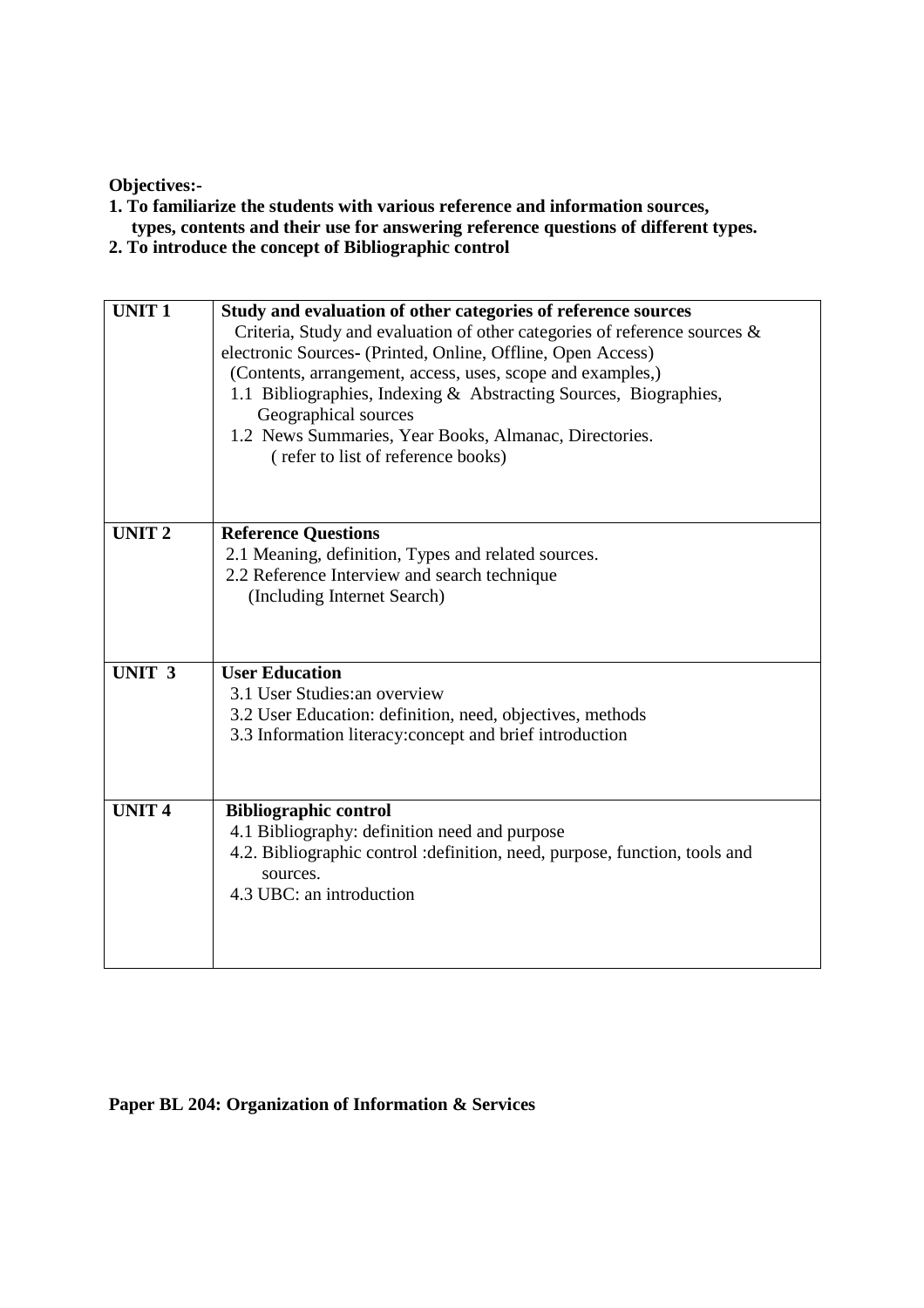- **1. To familiarize the students with various techniques of Information Storage & Retrieval.**
- **2. To provide knowledge about various indexing systems and services.**
- **3. To introduce National and International Information Systems and Centers.**

| 2.1 Index & Indexing techniques-definition, need, models (assigned & derived), |
|--------------------------------------------------------------------------------|
|                                                                                |
|                                                                                |
| 2.2 Pre Co-ordinate Indexing: Chain indexing, PRECIS, Uniterm-detailed study   |
|                                                                                |
|                                                                                |
|                                                                                |
|                                                                                |
|                                                                                |
|                                                                                |
|                                                                                |
|                                                                                |
| 3.2 Dissemination of Information : definition, need, methods (CAS & SDI) and   |
| difference between CAS & SDI, document delivery services-abstract, full        |
|                                                                                |
|                                                                                |
|                                                                                |
|                                                                                |
|                                                                                |
|                                                                                |
|                                                                                |
|                                                                                |
|                                                                                |
|                                                                                |
|                                                                                |
|                                                                                |
|                                                                                |

#### **BL-205 Knowledge Organization (B):Theory**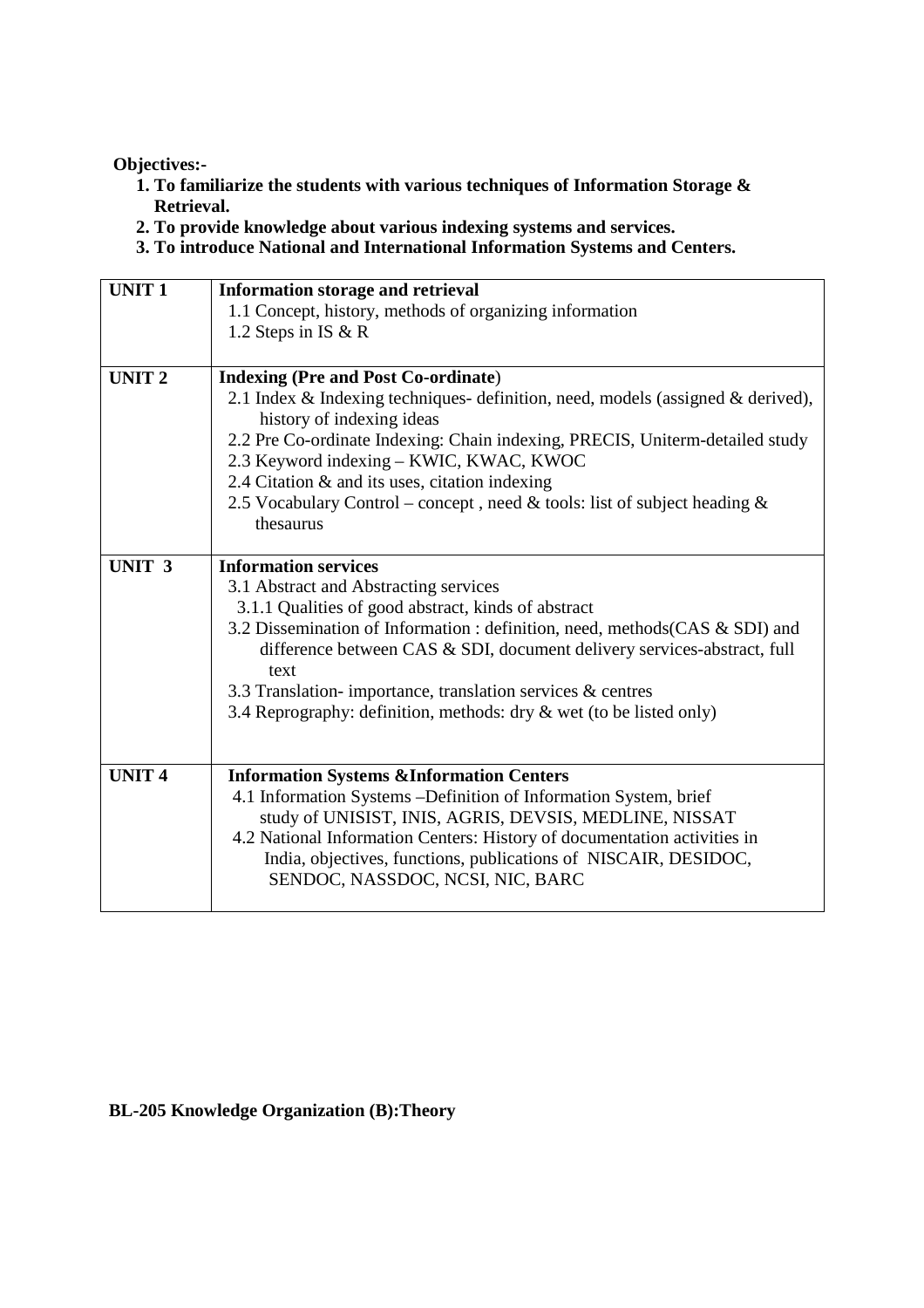|               | 1. To understand the theory and principles of classification.                                                                                                                    |
|---------------|----------------------------------------------------------------------------------------------------------------------------------------------------------------------------------|
|               | 2. To get familiar with select schemes of classification.                                                                                                                        |
| <b>UNIT1</b>  | <b>Species of classification schemes</b><br>1.1 Types-Enumerated, Faceted, Analytico-Synthetic: Characteristics &                                                                |
|               | Examples                                                                                                                                                                         |
|               | 1.2 Postulation approach-categories, Facets , Facet Sequence, Devices for<br>formation and sharpening of Foci, Rounds and Levels Phase relations,<br><b>Systems and Specials</b> |
|               |                                                                                                                                                                                  |
| <b>UNIT2</b>  | <b>Standard schemes of classification and their features</b>                                                                                                                     |
|               | 2.1 Dewey Decimal Classification-biographical sketch of Melvil Dewey                                                                                                             |
|               | 2.2 Relative location & Decimal Fraction Notation                                                                                                                                |
|               | 2.3 General outline-Main class order                                                                                                                                             |
|               | 2.4 Hierarchical Structure-3 summaries<br>2.5 Notation                                                                                                                           |
|               |                                                                                                                                                                                  |
|               | 2.6 Synthetic devices-7 tables, add instructions<br>2.7 Phoenix Schedules                                                                                                        |
|               | 2.8 Maintenance & Revision                                                                                                                                                       |
|               |                                                                                                                                                                                  |
|               |                                                                                                                                                                                  |
|               |                                                                                                                                                                                  |
|               |                                                                                                                                                                                  |
| <b>UNIT 3</b> | <b>Introduction to Colon Classification and Universal Decimal Classification</b>                                                                                                 |
|               | 3.1 Colon Classification: genesis, structure, features, notation, common isolates                                                                                                |
|               | 3.2 Universal Decimal Classification: structure, features, common & special                                                                                                      |
|               | auxiliaries, notation index, merits & demerits, maintenance.                                                                                                                     |
|               |                                                                                                                                                                                  |
|               |                                                                                                                                                                                  |
|               |                                                                                                                                                                                  |
| <b>UNIT4</b>  | <b>Trends in library classification</b>                                                                                                                                          |
|               | 4.1 Relation between Classification and Indexing                                                                                                                                 |
|               | 4.2 CRG, FID-CR, ISKO                                                                                                                                                            |
|               |                                                                                                                                                                                  |
|               |                                                                                                                                                                                  |
|               |                                                                                                                                                                                  |
|               |                                                                                                                                                                                  |
|               |                                                                                                                                                                                  |

**Paper BL 206: Document Description: B (Theory)** 

# **Objectives: -**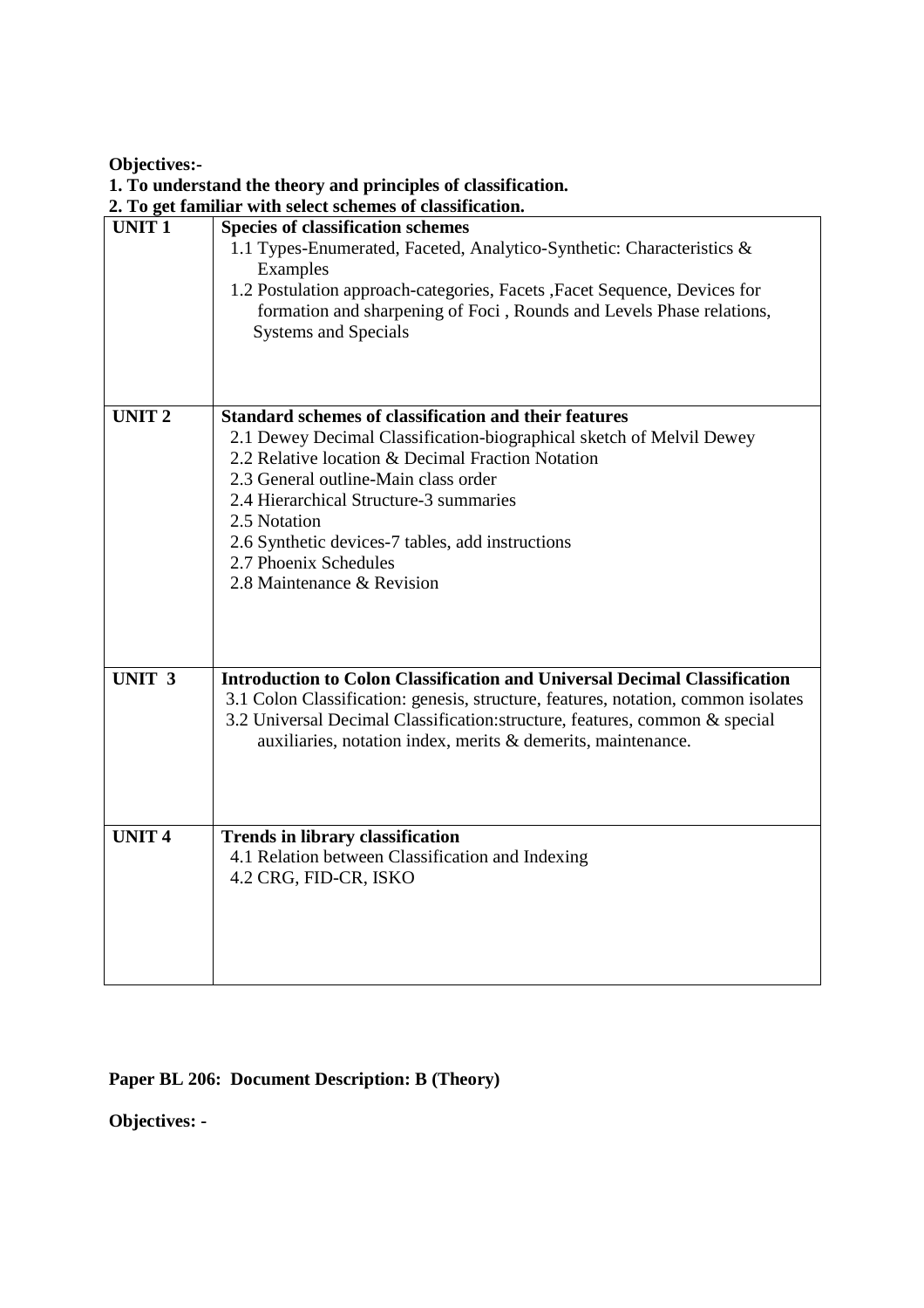#### **1. To introduce various concepts, theories and principles in cataloguing & document description.**

#### **2. To impart knowledge about various standards in document description and bibliographic exchange.**

|                   | anu bibnographic exchange.                                                                                                                                                                                                                                                                                                                |
|-------------------|-------------------------------------------------------------------------------------------------------------------------------------------------------------------------------------------------------------------------------------------------------------------------------------------------------------------------------------------|
| <b>UNIT1</b>      | Principles and practices of document description<br>1.1 Choice and rendering of heading<br>1.2 Names of persons: Indic names, corporate authors, Pseudonyms, anonymous<br>works, Uniform titles<br>1.3 Cataloguing of non-print materials (maps, microforms, sound recordings,<br>electronic resources etc)                               |
| <b>UNIT 2</b>     | Standardization in description and bibliographic exchange<br>2.1 Standard codes of cataloguing : history<br>AACR, CCC etc.                                                                                                                                                                                                                |
|                   | 2.2 ISBD(M), ISBD(S), ISBD(NBM), ISO2709, MARC 21, CCF, UNIMARC                                                                                                                                                                                                                                                                           |
| UNIT <sub>3</sub> | <b>Subject cataloguing</b><br>3.1 Meaning, purpose,<br>3.2 Principles of subject cataloguing<br>3.3 Subject heading list and their features<br>Sears list of subject heading, LCSH, MESH                                                                                                                                                  |
| <b>UNIT 4</b>     | <b>Co-operation and Centralization in Cataloguing</b><br>4.1Cooperative cataloguing: concept, advantages, disadvantages<br>4.2 Centralized cataloguing: concept, forms (CIP, CIS & Pre-natal cataloguing,<br>MARC)<br>4.3 Union Catalogue: definition, need, purpose & uses, Worldcat<br>4.4 Metadata: introduction, Dublin Core elements |

# **BL-207 Term-work**

The division of 50 marks reserved for the Term-Work shall be as follows:

i) Tutorials 25 marks<br>ii) Project work 25 marks ii) Project work Details of project work and marks assigned to each item are -

| 1. Management Practical                    | 4 marks |
|--------------------------------------------|---------|
| 2. Compiling bibliography                  | 4 marks |
| 3. Reference diary                         | 4 marks |
| 4. Classification practicals               | 3 marks |
| 5. Preparing and arranging catalogue cards | 3 marks |
| 6. Newspaper clippings project             | 3 marks |
| 7. Study tour report                       | 3 marks |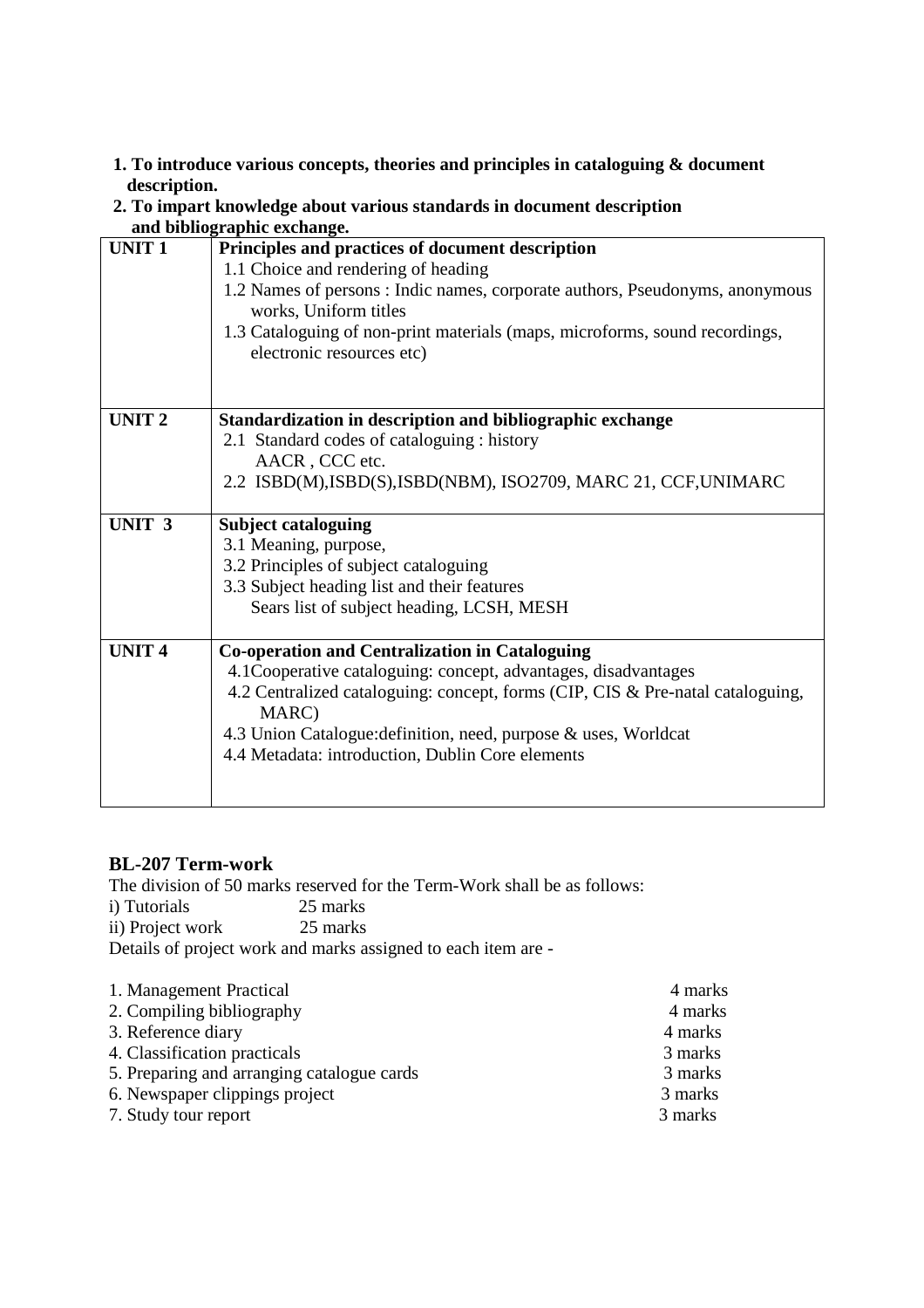#### **PRACTICALS**

#### **Paper BL- 301: Knowledge Organization: Practical (80+20=100 marks)**

#### **Objective:-**

# **1. To develop skills for in using classification schemes for classifying various documents.**

**Steps in classification** 

| Dewey Decimal Classification $19th$ or $21st$ Edition (60 marks) |  |  |  |  |  |
|------------------------------------------------------------------|--|--|--|--|--|
|------------------------------------------------------------------|--|--|--|--|--|

- Structure of set
- Location of enumerated numbers
- Use of 7 tables
- "Add to'' instructions

Colon Classification  $(6<sup>th</sup>$  Rev. Edition (20 marks)

- Use of PMEST Formula: Main Class Library Science and Literature
- Use of Common isolates in- periodicals, biographies.

#### **Paper BL- 302: Document Description: Practical (80+20=100 marks)**

# **Objective:-**

# **1. To develop skills in cataloguing documents using AACR-2R and CCC**

# **Steps in cataloguing**

Cataloguing practical According to AAACT-2R will carry 60 marks and CCC 20 marks.

#### AACR-2R: (60 marks)

- Structure of Main entry
- Structure of Added entry
- Personal Author/s
- Editor/s
- Author/s and collaborator/s
- Corporate body
- Examples with different notes
- Serials, Audio-visual materials (Audio-Video disks, Microforms etc)

#### CCC: (20 Marks)

- Structure of Main entry and Added Entry
- Authors/Editors
- Periodicals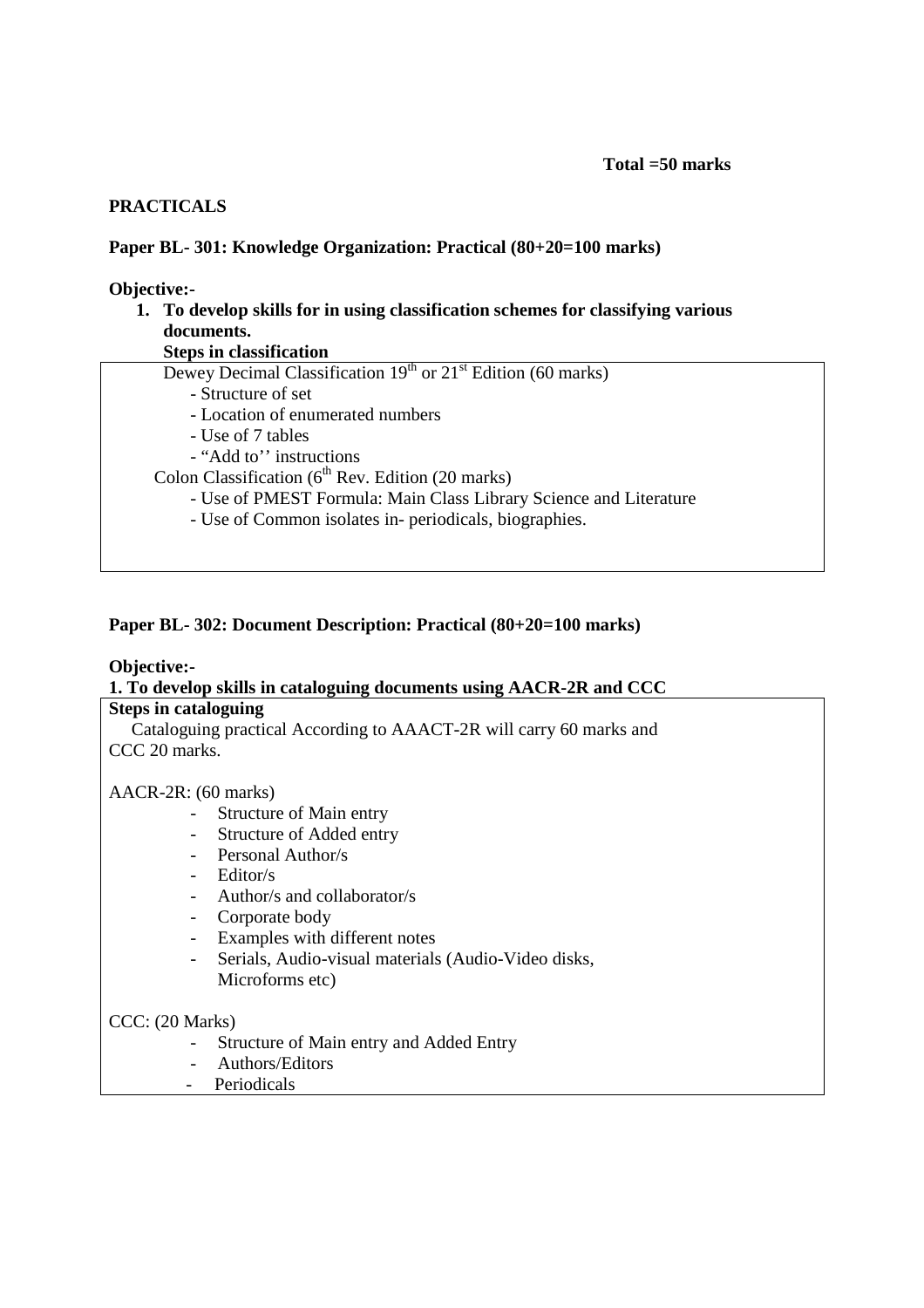# **PAPER BL 303 - INFORMATION TECHNOLOGY PRACTICAL.**

**Objective:-** 

**1. To give hands-on-experience in computer and application to library house keeping operations .** 

# **2. To create a database using MS Access.**

# **3. Introduction to internet search.**

1. Word processor - Creation of a letter ( With table)

2. Access (DBMS) – Creation of a bibliographic database for 50 books.

3. Internet Search: study of URL, web page and search engine

# **Paper BL 304: Information Sources: Oral**

**Objective:-** 

**1.The main purpose of this paper is to familiarize with various reference sources in the** 

**library.**

**Refer to list of reference books** 

# **Important Notes:**

- **1. Internal examination for each paper shall be of 20 marks and will be converted into 5 marks. Remaining 05 marks will be kept for Seminars in each paper.**
- **2. Study tour / visits in local / out station are compulsory, Students will have to submit study tour report.**
- **3. Practicals for BL-301, BL-302, BL-304 will be conducted in both semesters and examination will be conducted in Second Semester only.**

# **Standard of passing:**

1. For passing the B.Lib.I.Sc. examination a candidate shall have to secure:

(a) minimum 40% marks in each theory paper and

(b) minimum 50% marks each in practical, viva and term-work

2. Reappearing candidate shall be awarded the actual class

based on total marks obtained by him.

Completion of Term Work and Project work will be a pre-condition for the grant of term.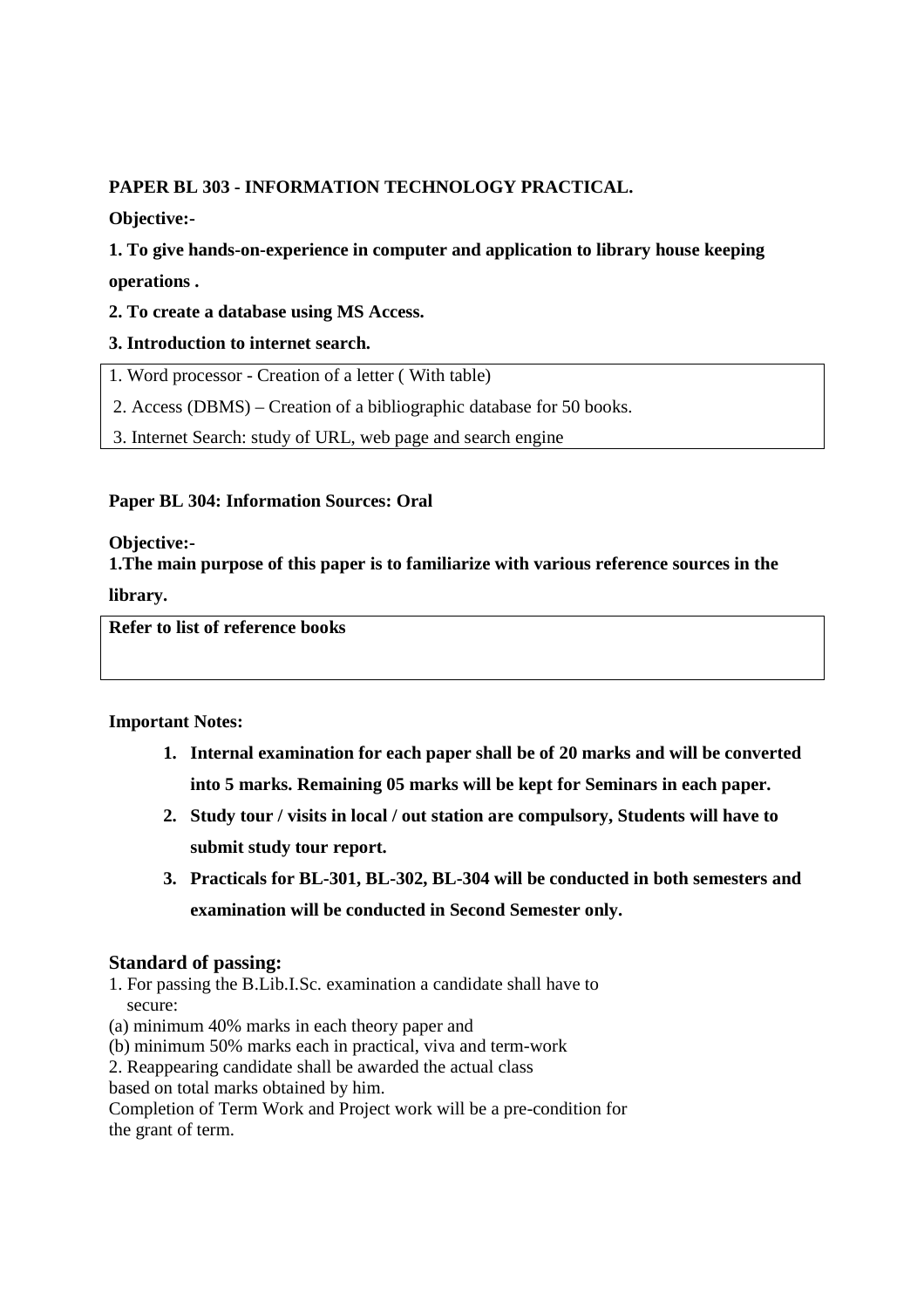#### **Award of Class**

1st Class with Distinction … 70% & above 1st Class … 60% to 69 % Higher Second class … 55% to 59 % Second Class … 50 % to 54 % Pass class … 40% to 49% the successful candidates who pass the whole examination in one and same attempt, shall be eligible for University award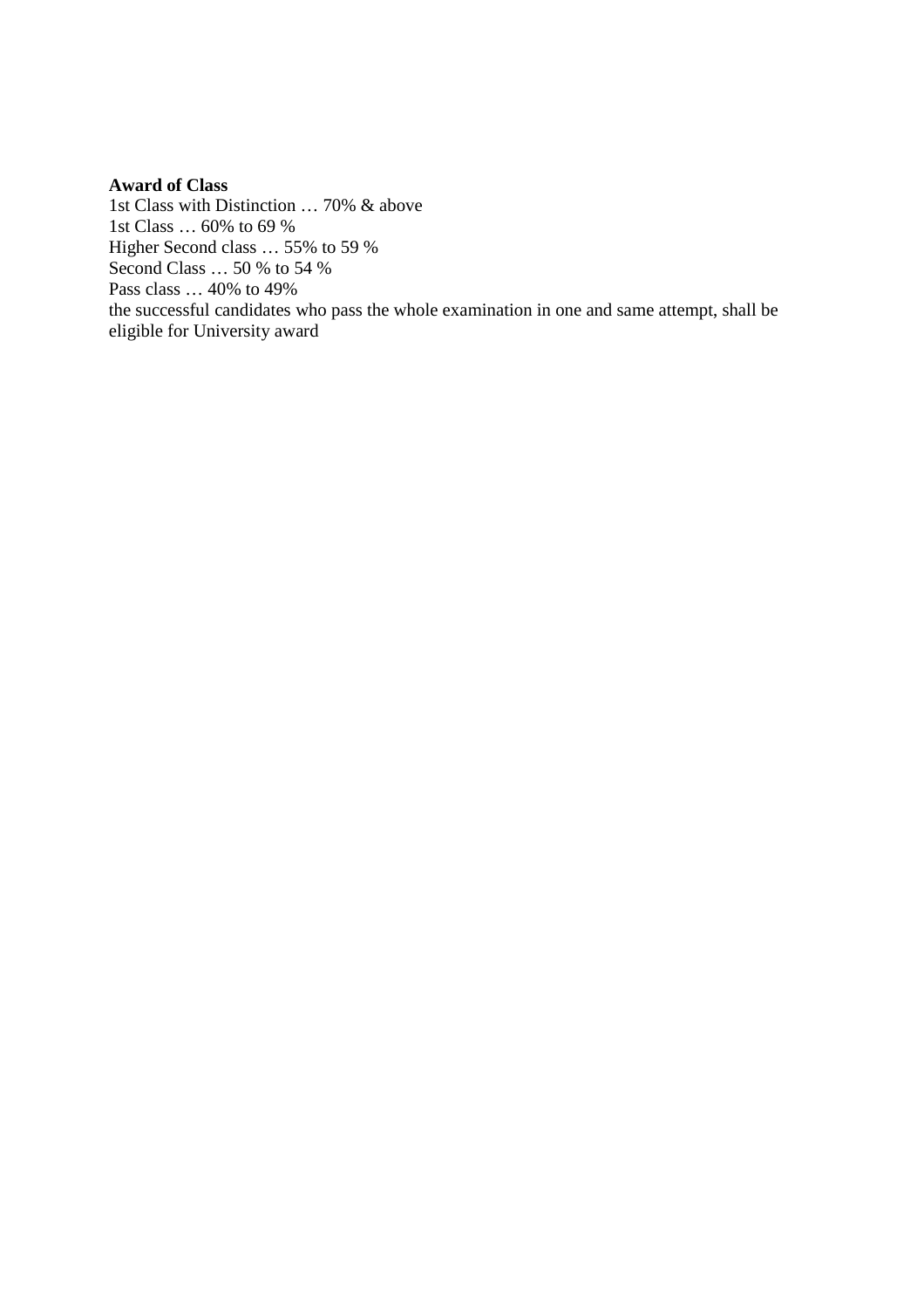# **Pattern for University Theory Examination**

| <b>Time: Two hours</b>                                           | <b>Total marks 40</b> |
|------------------------------------------------------------------|-----------------------|
| Q.1. Answer in 50 words                                          | 15                    |
| - Answer any 3 questions out of 5 questions.                     |                       |
| - Total Marks (15) Marks 5 X 3 questions                         |                       |
| - In this questions short and precise answers are expected       |                       |
| Q.2. Answer in detail with 100 words                             | 10                    |
| - Answer 1 question out of 2 question                            |                       |
| - Total Marks (10) Marks 10 X 1 questions                        |                       |
| - In this question medium size answers, point-wise and precisely |                       |
| should be written                                                |                       |
| Q.3. Long Essay questions with 300 words                         | 15                    |
| - Answer 1 question out of 2 question.                           |                       |

- Total Marks (15) Marks 15 X 1 questions

- For judging creativity and analytical ability.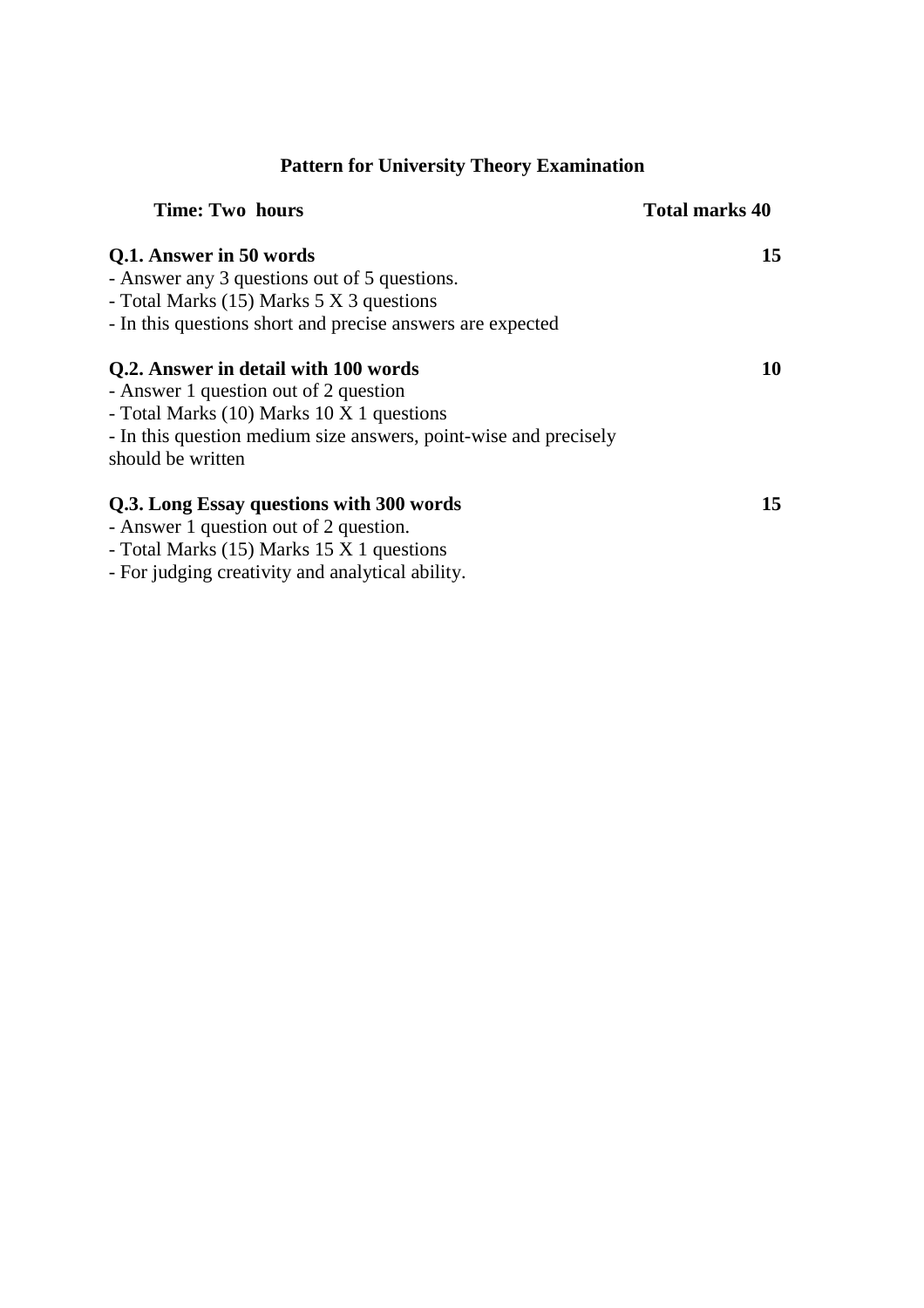# **Pattern for University Practical Examination**

| 1. BL - 301 Knowledge Organisation                                                                                        | $80+20=100$ marks      |
|---------------------------------------------------------------------------------------------------------------------------|------------------------|
| (DDC -60 marks and CC-20 marks)<br><b>Time: Three Hours</b><br>Section A) Dewey Decimal Classification $(19th/ 21st Ed.)$ |                        |
| Group 1: Solve any 4 out of 7 examples<br>(4 examples x 4 marks each)                                                     | $= 16$                 |
| Group 2: Solve any 4 out of 7 examples<br>(4 examples x 5 marks each)                                                     | $=20$                  |
| Group 3: Solve any 4 out of 7 examples<br>(4 examples x 6 marks each)                                                     | $= 24$<br>$Total = 60$ |
| <b>Section B) Colon Classification 6th Rev. Ed</b>                                                                        |                        |
| Group 1: Solve any 4 out of 7 examples<br>(4 examples x 5 marks each)                                                     | $Total = 20$           |
|                                                                                                                           | Total marks = 80       |
| 2. BL -302 Document Description: Practical                                                                                | $80+20=100$ marks      |
| (AACR -II R -60 marks and CCC-20 marks)<br><b>Time: Three Hours</b><br>Section A) AACR- II R                              |                        |
| Solve any 4 examples out of 6<br>(4 examples x 15 marks each)                                                             | $= 60$                 |
| <b>Section B) CCC</b>                                                                                                     |                        |
| Solve any 1 example out of 2<br>$(1$ example x 20 marks)                                                                  | $= 20$                 |
|                                                                                                                           | Total marks = 80       |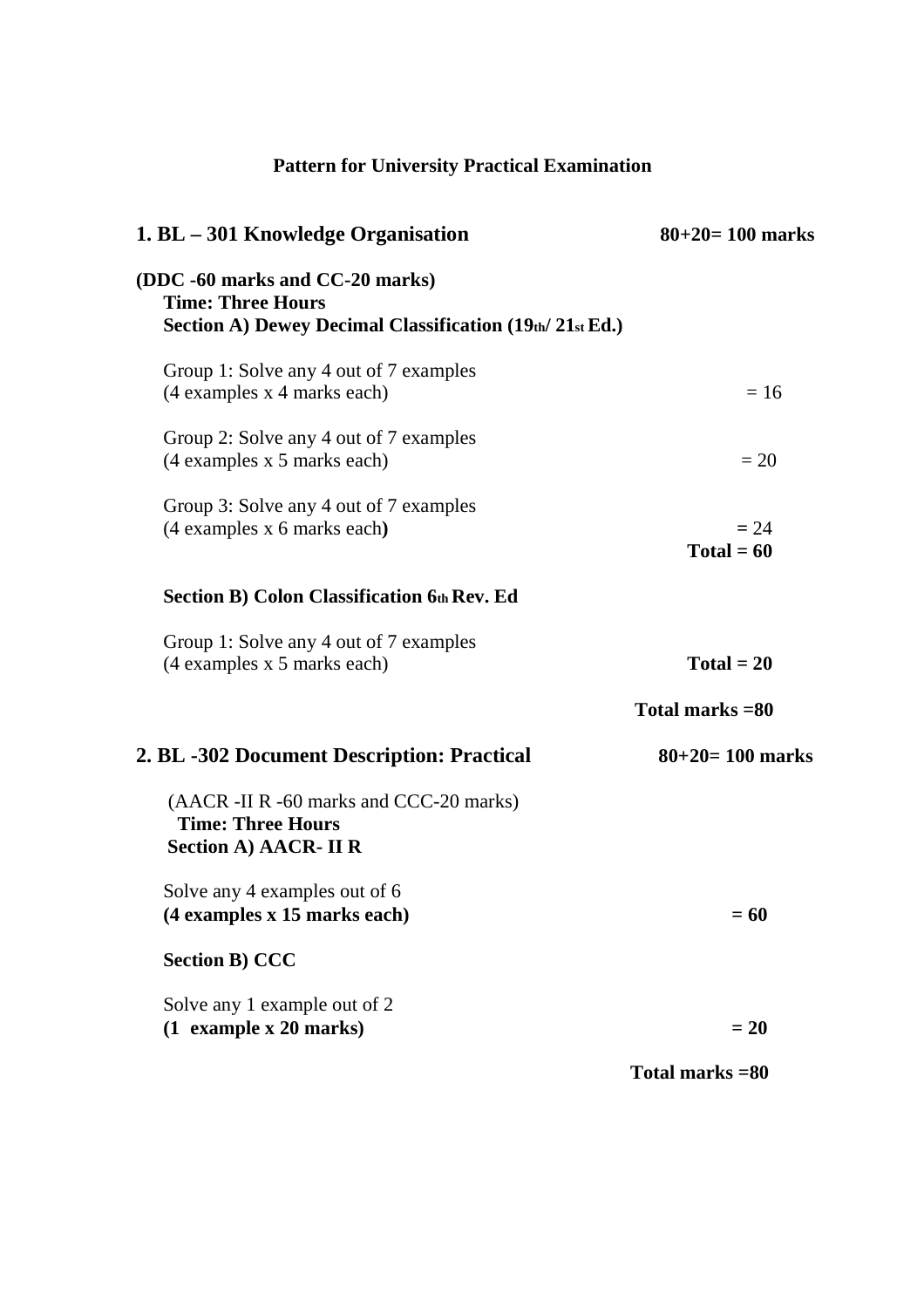**3. BL 303 - Information Technology Practical 40+10=50 marks**

#### **Time: Two Hours**

| 1. Word processor - Creation of a letter (With table)                 | $(10 \text{ marks})$ |
|-----------------------------------------------------------------------|----------------------|
| 2. Access (DBMS) – Creation of a bibliographic database for 10 books. | $(20 \text{ marks})$ |
| 3. Internet Search: study of URL, web page and search engine          | $(10 \text{ marks})$ |

 $Total Marks = 40$ 

# **4. BL 304 - Information Sources: Oral Total marks 50**

# **LIST OF REFERENCE SOURCES**

# **ENCYCLOPEDIAS:**

- 1. New Encyclopedia Britannica (30Vols.)
- 2. Encyclopedia Americana.
- 3. Van Nostrand's Scientific Encyclopedia.
- 4. NoGraw Hill Encyclopedia of Social Science and Technology.
- 5. International Encyclopedia of Social Sciences.
- 6. Bharatiya Sanskriti Kosha.
- 7. Marathi Vishwakosh.
- 8. Encyclopedia of Library and Information Science.
- 9. Pear's Cyclopedia
- 10. Bharatiya Samajvidyan Kosha. (S.M.Garge. Ed.)

# **Year Book / Almanac**

- 1. Europa Year Book.
- 2. Statesman's Year Book.
- 3. India: A Reference Annual.
- 4. Maharashtra (Maharashtra Gov.).
- 5. Maharashtra (Dastane Ramchandra & Co.)
- 6. Manorama Year Book.
- 7. Whitaker's Almanac.
- 8. World Almanac and Book of Facts.
- 9. Information Please Almanac.

# **News Summaries:**

- 1. Facts on file.
- 2. Keesings Record of World Events.
- 3. Asian Recorder.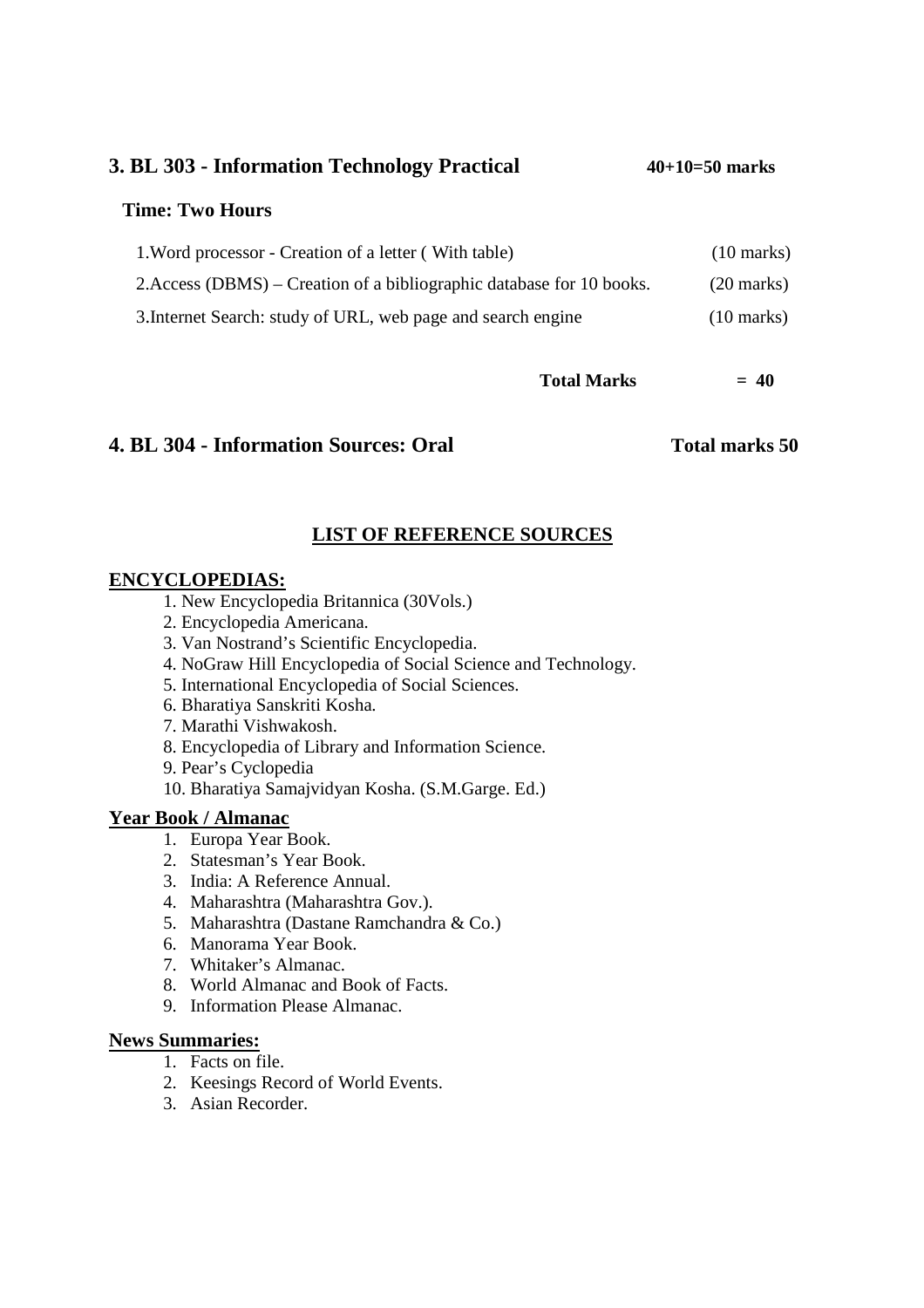# **Dictionaries:**

- 1. Oxford English Dictionary.
- 2. Random House Dictionary of the English Language.
- 3. Webster's Third New International Dictionary of the English Language.
- 4. Adarsha Marathi Shabdakosha. (P.N.Joshi)
- 5. Student's Modern English-Marathi Dictionary. (Dhavale)
- 6. Marathi Vyutpatti Kosh.
- 7. Brewer's Dictionary of Phrase & Fables.
- 8. Everyman's pronouncing English Dictionary.
- 9. Everyman's Dictionary of Dates.
- 10. Oxford Dictionary of Quotation.

# **Biographical Dictionaries:**

- 1. Chamber's Biographical Dictionary.
- 2. International Who's Who.
- 3. MoGraw Hill Encyclopedia of World Biography.
- 4. Dictionary of National Biography (India)
- 5. Bharatavarshya Charitra Kosha (Chitrao Shastri)
- 6. Current Biography
- 7. Marathi Saraswat (A. I. Hoshi Ed.)
- 8. Who's Who of Indian Writers (Sahitya Academy)
- 9. India Who's Who

# **Bibliographies**

- 1. Indian National Bibliography
- 2. British National Bibliography
- 3. Cumulative Book Index
- 4. Books in Print
- 5. British Books in Print
- 6. Indian Books in Print
- 7. Marathi Grantha Suchi (S.G.Date)
- 8. Ulrich's International Periodicals Directory
- 9. Marathi Niyatakalisanchi Suchi (Kale and others)
- 10. Prakashan Varshik. (Aniruddha Prakshan, Pune)

# **Geographical sources**

- 1. The Columbia Lippincott Gazetteer
- 2. Webster's New Geographical Dictionary
- 3. The Gazetteer of India
- 4. District Gazetter
- 5. Oxford Atlas
- 6. Fodor 's India, Nepal and Sri Lanka

# **Directories:**

- 1. The World of Learning
- 2. Universities Handbook (India)
- 3. Directory of Scientific Research Institutions in India 1989. (INSDOC) Vols. 1-6
- 4. Kothari's Industrial Directory of India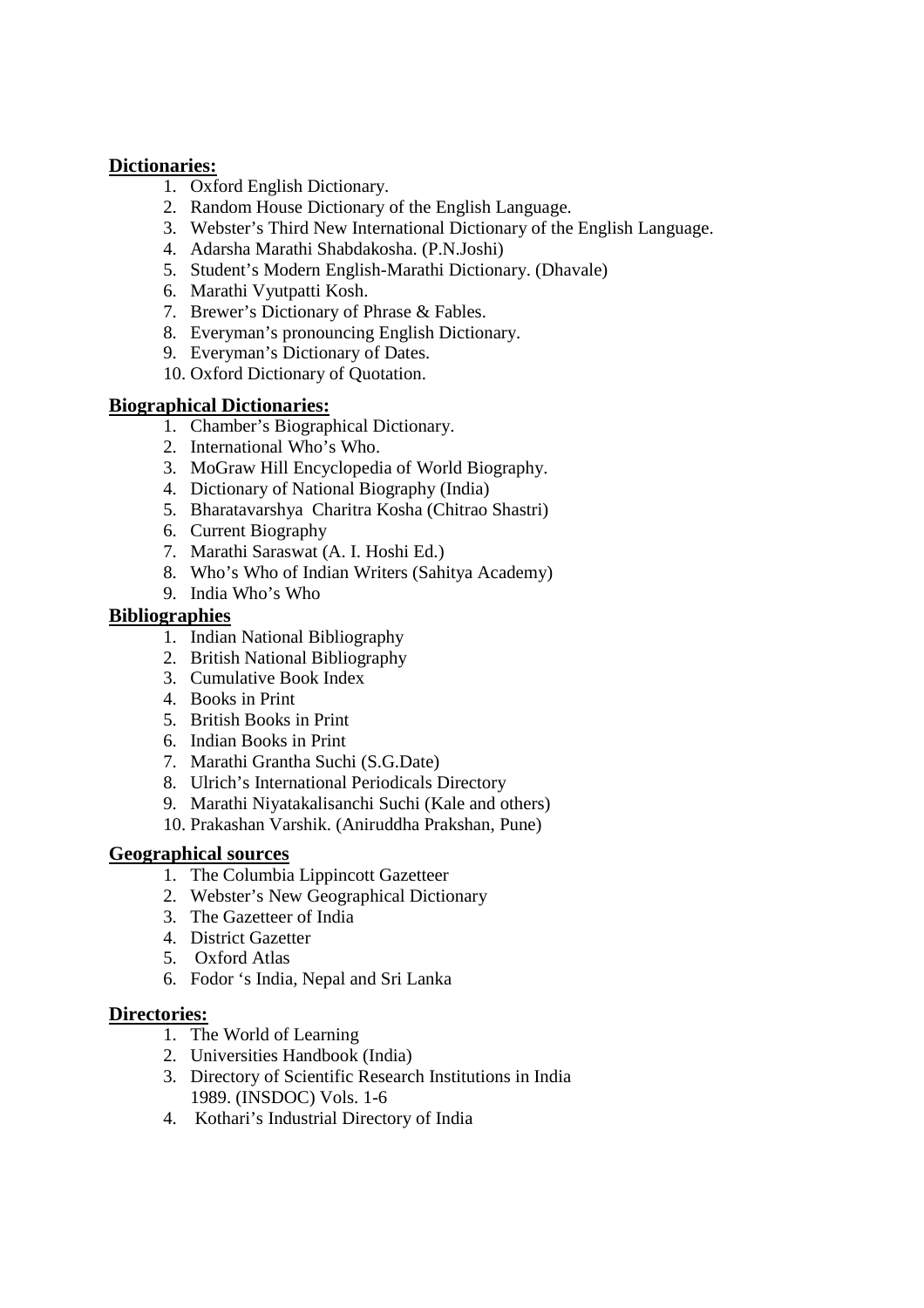5. Industrial and Commercial Directory of Poona. Maratha Chamber of Commerce and Industries. Poona.

# **Handbooks:**

- 1. JENS Press Handbook
- 2. Guinness Book of Records
- 3. Limca Book of Records

# **List of Information Sources**

- 1. Chemical Abstracts
- 2. Biological Abstracts
- 3. Sociological Abstracts
- 4. Psychological Abstracts
- 5. Library and Information Science Abstracts
- 6. Dissertation Abstracts International.
- 7. Guide to Indian Periodical Literature
- 8. Index India
- 9. Indian Press Index.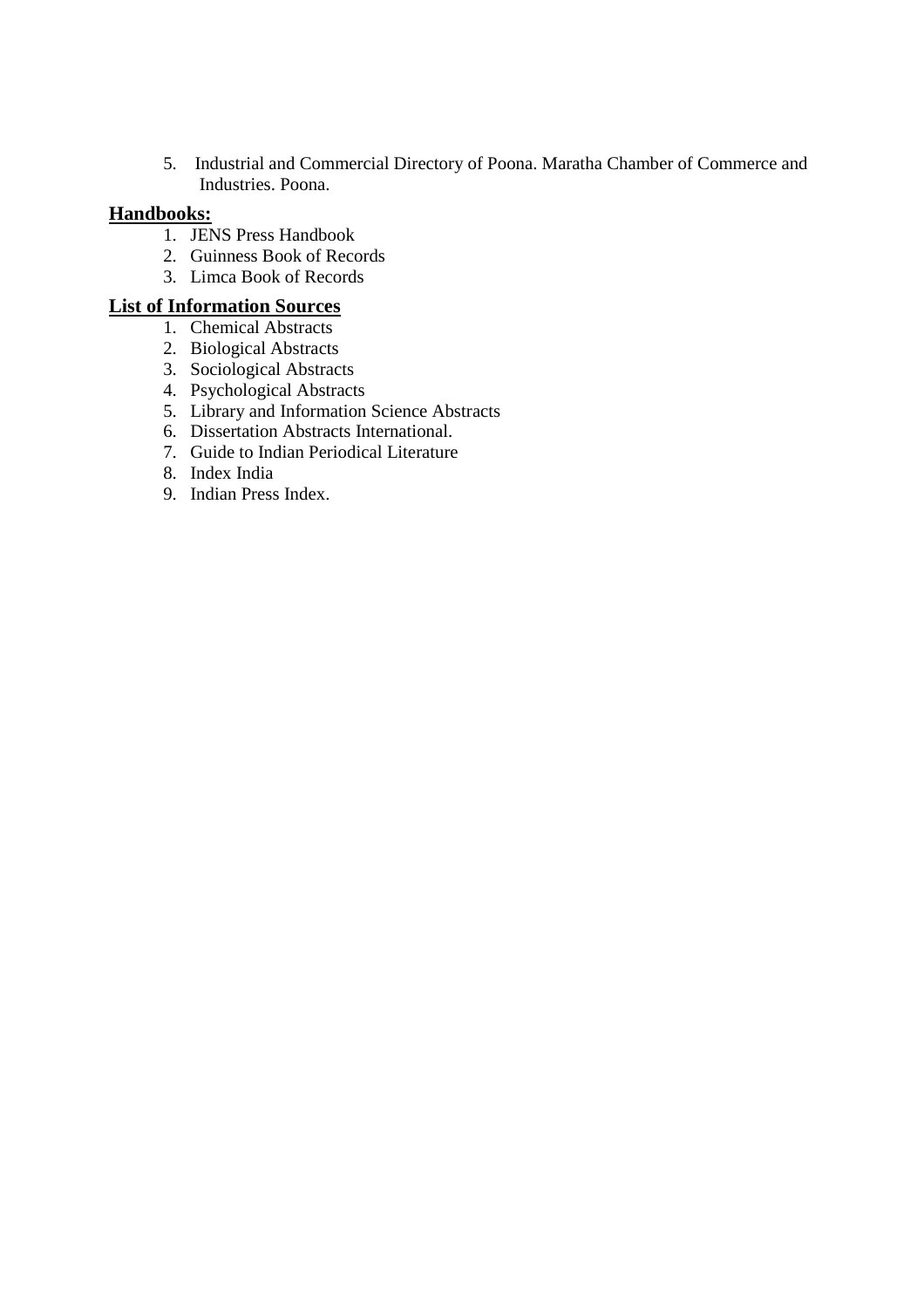#### **Cataloguing Practicals**

#### **According to AACR II:**

- 1. Works by one person.
- 2. Works by two persons when Principal Author not indicated.
- 3. Works by there persons when Principal Author not indicated. Later edition.
- 4. Works by more than three persons when Principal Author not indicated.
- 5. Works by more than three persons when Principal Author not indicated. Book published in a series with a serial number.
- 6. Works produced by more than one person: Principal responsibility indicated: one collaborator, size in decimal fraction.
- 7. Works Produced by more than one principal author and more then on collaborator. (Form of notes from page no. 43 (1.7A3 to 1.7B13) to 46 of AACR IT Sec Edition)
- 8. Works by editor/editors. (Title with subtitle: ISBN and Cost of the book).
- 9. Multivolume publications.
- 10. Literary works.
- 11. Pseudonymous Authorship.
- 12. Periodicals.
- 13. Institutions/Associations.
- 14. Corporate body Whole Government.
- 15. Corporate body Whole Government with Administrative Department.
- 16. Corporate body Organs of the Government: Head of the State etc.
- 17. Judicial Organs (Court. High Court).
- 18. Conferences (Proceedings).
- 19. Sound recordings (disc/tape).
- 20. Microfilm.
- 21. Microfiche.

#### **(According to CCC Ed. 5)**

- 1. Simple book Personal Author One Author.
- 2. Simple book Personal Author Two Author.
- 3. Simple book Personal Author More than Two Author.
- 4. Simple book Collaborator heading One collaborator.
- 5. Simple book Collaborator heading Two collaborator. Later edition Title with subtitle.
- 6. Simple book Collaborator heading More than two collaborators. Later edition. Published in a series with editor and number.
- 7. Periodical Publication Type Number 1 without sponsor.
- 8. Periodical publication Type number 2 Name of the sponsor included in the title.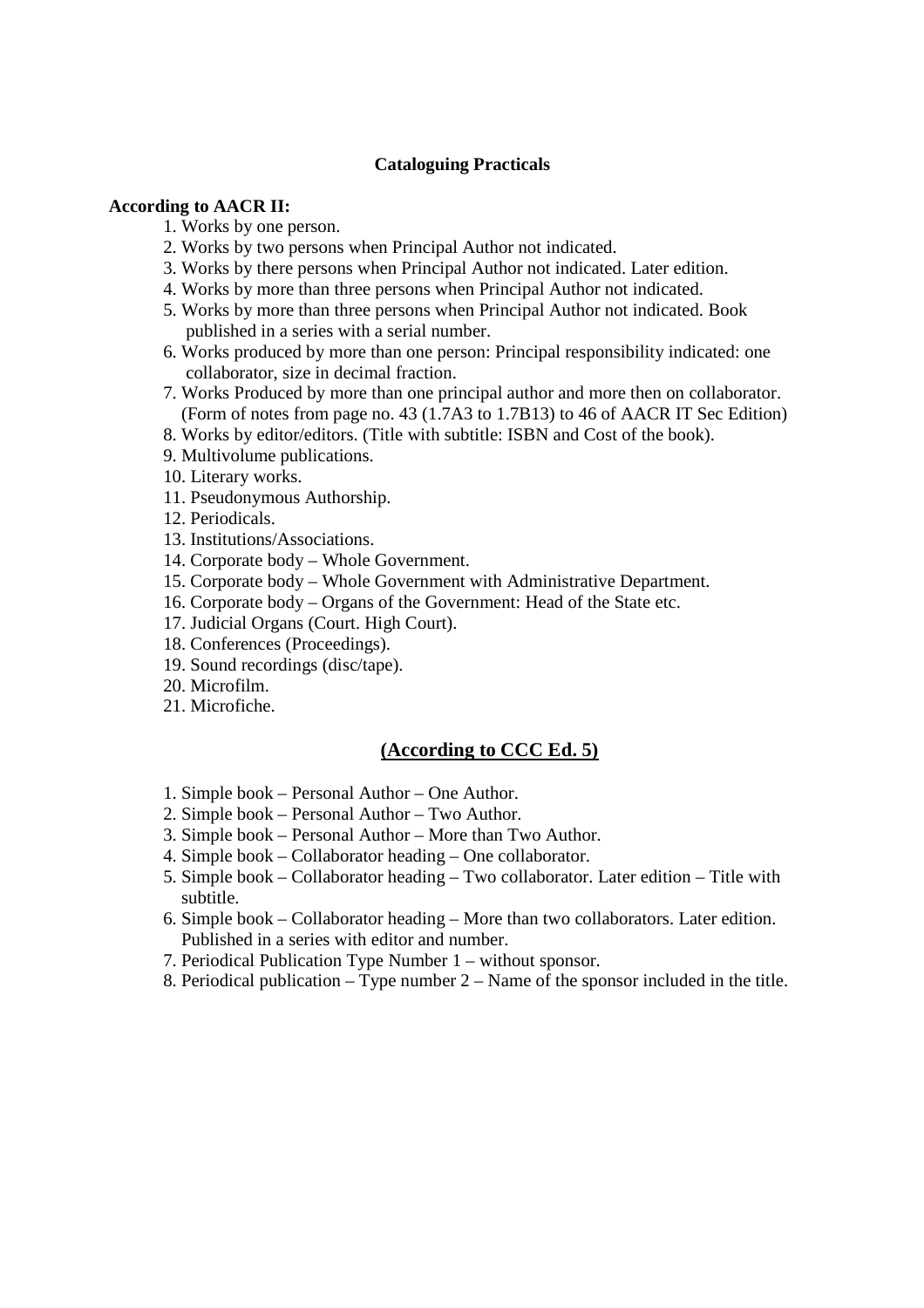# **B.Lib.I.Sc Workload**

#### **Theory Papers**

Four lectures of 60 minutes per theory paper per week No. of theory papers=7 No. of lectures per paper per week=4 **Workload of theory papers=7x4=28 lectures** 

#### **Practical Papers**

Four lectures Practical of 60 minutes per practical paper per week  **( Note:For Practical papers each batch shall have 15 students.)** 

1.BL-301: Knowledge organization (100 Marks)

 $(2 \text{ batches } x 4 \text{ lectures} = 8 \text{ Lectures})$ 

2. BL-302: Document description (100 Marks)

 $(2 \text{ batches } x 4 \text{ lectures} = 8 \text{ Lectures})$ 

#### **Workload of practical papers 8+8=16 lectures**

3.BL-304 :Information Sources Practicals (Oral) (50 Marks)

(2 batches x 2 lectures= 4 Lectures)

4.BL-207 Term Work practical/Project Work (50 Marks)

(2 batches x 2 lectures= 4 Lectures)

#### **Workload of Information Sources Practicals & Term Work practical =4+4=8 lectures**

#### **Total Workload of practical papers=16+8=24 lectures**

Total Workload (28 theory lectures+ 24 practical lectures=52 clock hours)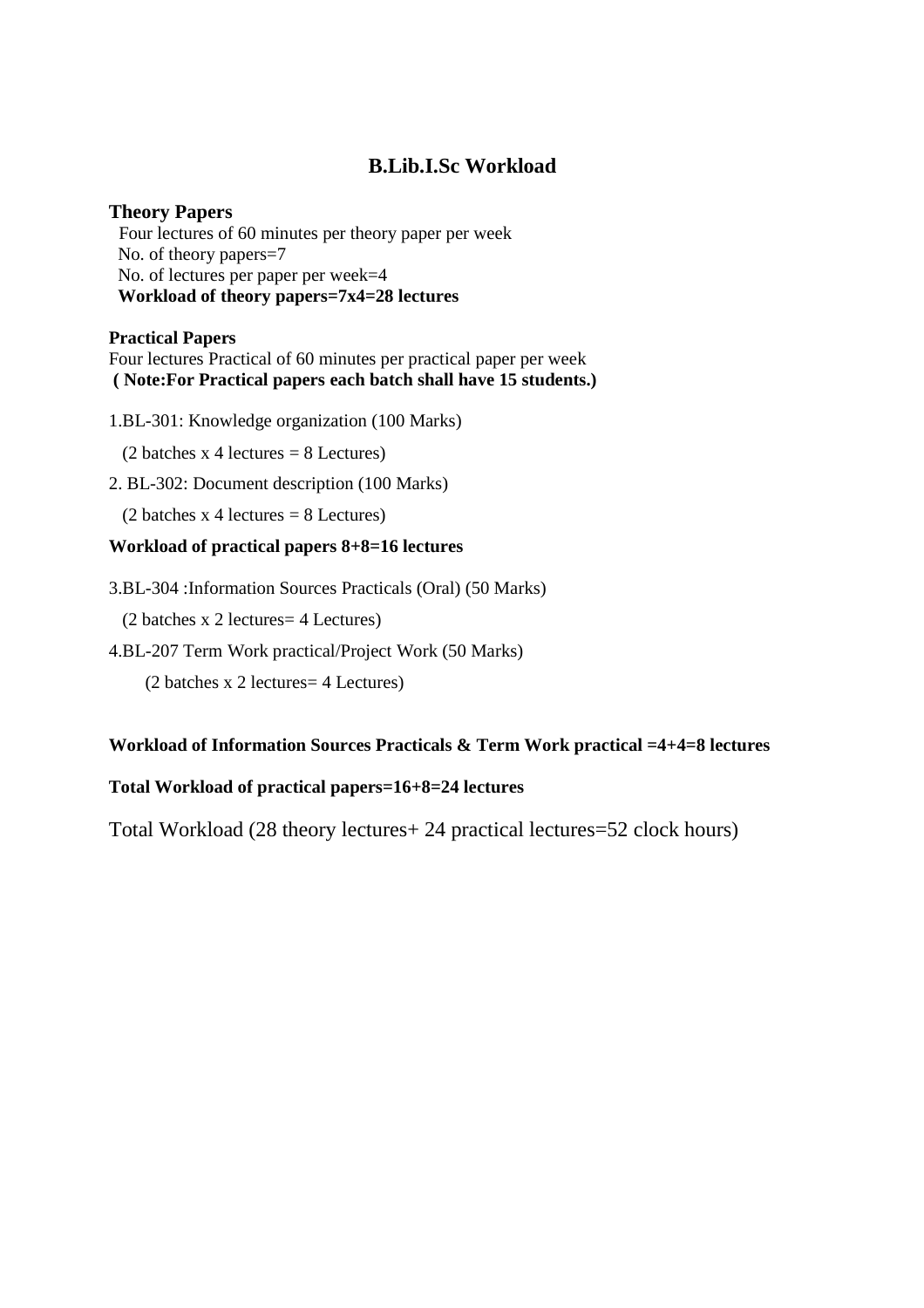#### **References for BL-101 & BL-201**

- 1. Burahohm, Alka. Various aspects of librarianship and Information Science. New Delhi: Ess Ess, 2000
- 2. Chapman, Elizbeth A and Lyden, Frederick C. Advances in Librarianship. 24th Vol. San Diego: Academic Press, 2000
- 3. Graham P. Cornish ; Copvright : Interprethig the law for libraries. archives and information services. Rev.3rd ed. London : Facet Publishing, 2001.
- 4. IFLA Standards for Library Services, 2nd Ed. Munich: Verlag, 1977
- 5. Khanna, J.K. Library and Society, Kurukshetra: Research Publisher, 1987
- 6. Kumar, P.S.G. Fundamentals of Information Science. Delhi: S.Chand, 1997
- 7. Kumar, P.S.G. Indian Library Chronology, Ed.2 Bombay: Allied 2000.
- 8. McGarry.K.J Changing Context of Information, 1993
- 9. Ranganathan, S.R. The Five Laws of Library Science, Ed. 2 Bangalore: Sarada Ranganathan Endowment for Library Science, 1999
- 10. Sahai, Srinath. Library and Community. New Delhi: Today & Tomorrow, 1992
- 11.Sandy Norman. Practical Copvright for information Professional. London : Faeet, 2001.
- 12. Sharma, Pandy.S.K Library and Society. Ed. 2 Delhi Ess Ess, 1992
- 13. Stella Pilling & Stephanie Kenna (Eds). Co-operation in action :collaboratise initiatives.in the World of Information.
- 14. Surendra Singh and Sonal Singh. Ed. Library, Information and Science and Society. New Delhi: Ess Ess, 2002
- 15. Vyas, S.D Library and society, Jaipur: Panchasheel.1993

#### **References for BL-102 & BL-202**

- 1. Brophy, Peter and Courling Kote, Quality Management for Information and Library Managers. Bombay: Jaico, 1997
- 2. Bryson, J.O. Effective Library and Information. Bombay: Jaico, 1996
- 3. Evans, Edward g. Ed. Management Information Systems. New Delhi S. Chand & Co. 1986
- 4. Deshpande, N.J &Patil, S.K, Ed, University and College Librarianship in India in the 21st Century. Prof. S.G. Mahajan Felicitation Committiee , DLISc, University of Pune. 2004.
- 5. Katz, W.A Collection Development Selection of Materials for Libraries. New York; HRW. 1980
- 6. Krishna Kumar. Library Administration and Management. New Delhi: vikas, 1987
- 7. Kumar, P.S.G. Management of Library and Information Centres. New Delhi: B.R. Publishing Corporation. 2003
- 8. Martino, R.L. Information Management: Dynamics of Management Information Systems.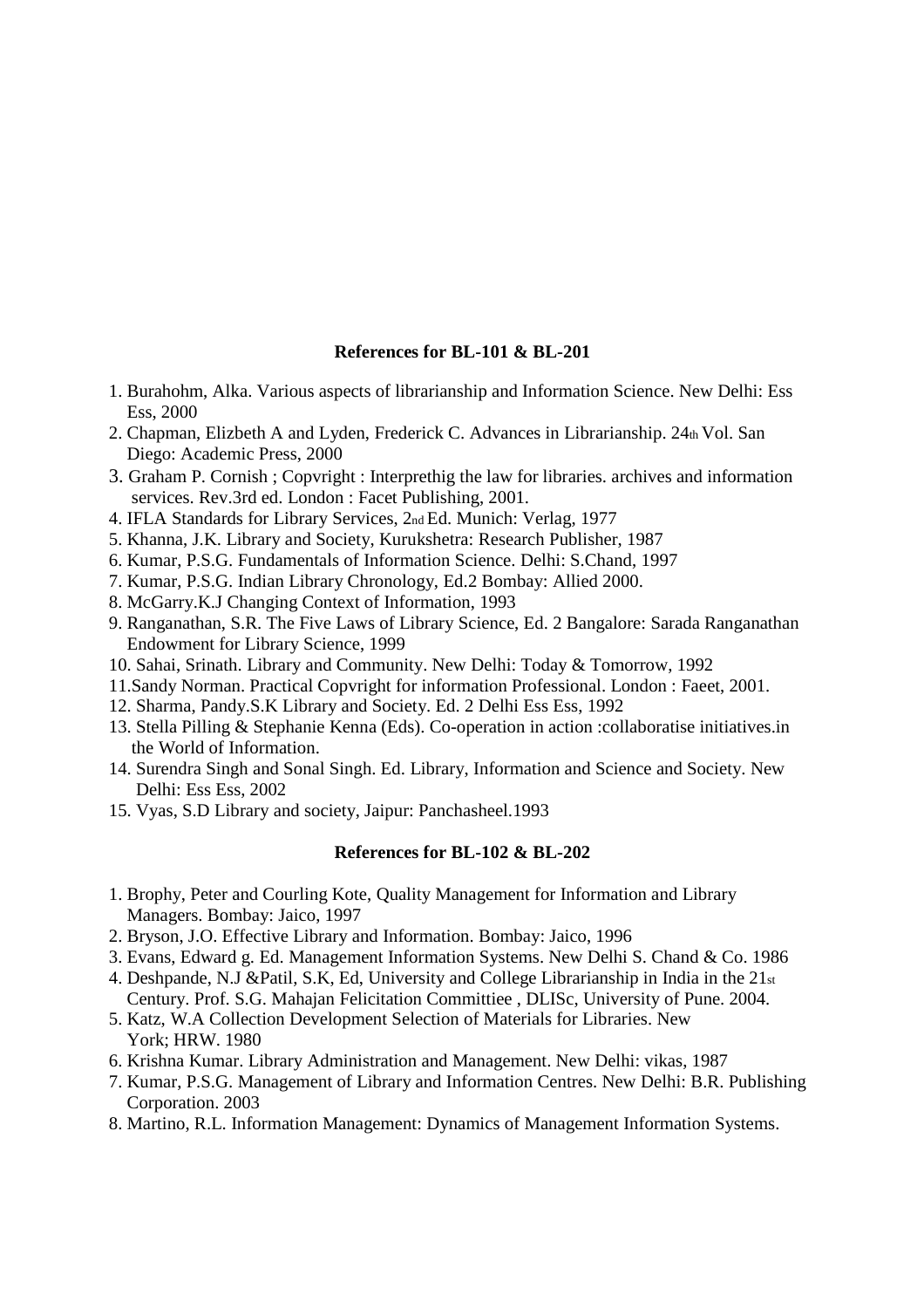New York. McHill, 1969

- 9. MeDick, Robert G. Et.al. Information Systems for Modern Management. New Delhi: Prentice Hall, 1992
- 10. Mittal, R.L Library Administration: Theory and Practice. Ed. 4 New Delhi, Metropolitan, 1984
- 11. Paliwal, P.K Compendium of Library Administration. New Delhi: Ess Ess, 2000
- 12. Parker, Charles and Café. Thomas. Management Information Systems: Strategy and Action. New York: McGraw Hill, 1993
- 13. Pearson, R.J Ed. Management Process: Selection of Reading for Librarians. Chicago: ALA, 1983
- 14. Stuart, Robert. D and Moran, Barbara B. Library and Information Centres Management. Colorado: Libraries Unlimited, 2004

#### **References for BL 103 & BL 203**

- 1. Alan, Poulter, Growth Tsend and Goff Sargent: The Library and Information Professional's Guide to the WWW: London: Facet Publishing, 1999. Bangalore 2000 Crest, New Delhi
- 2. Beandiquee Marcelle: Bibliographic Services through the World. UNESCO, 1980
- 3. Bopp Richard and Linda Smith: Reference and Information Services.Libraries Unlimited, 2000
- 4. Chowdhary G.G and Chowdhary Sudatta : Searching CD-ROM and Online Information sources. London: Facet Publishing,2001
- 5.Chowdhary G.G and Chowdhary Sudatta. Information Sources and Searching on the WWW.
- 6. Chakraborti, A.K.:Reference Service,A.P.Public Library,1983
- 7. Chakraborti, M.L.: Bibliography: theory and practiceLondon: Facet Publishing, 2001
- 8. Gopinath, M.A: Information Sources and Communication Media. DRTC Annual Seminar, Bangalore,1984
- 9. Grogan, Dennis: Science & Technology: An Introduction to Literature London, Clive Bingley, 1982
- 10. Katz, W.A: Introduction to Reference Work, London, Butterworths, 2000, @V.
- 11. Krishanakumar: Reference Service, Ed.3 New Delhi, Vikas, 2003
- 12. Kumar (PSG). Ed. Indian Encyclopedia of Library and Information Science. New Delhi: S. Chand & Co. 2001
- 13. Olle James G.:Guide to Sources of Information,Gower Pub.Co.Ltd, 1984
- 14. Rao, I.K.R: Electronic Sources of Information, DRTC Annual Seminar, 2001
- 15. Sewasingh: Hand book of International Sources on Reference and Information. New Delhi: Crest Publication.2001
- 16. Sharma, J.S & Grover, D.R.: Reference services and sources of Information, New Delhi: Ess Ess, 1998
- 17. Subramanayam, K: Scientific and Technical Information Resources, New Delhi: Anmol, 2001
- 18. Teague, S Johnn: Microforms, Video and Electronics media Librarianship, London, Butterworths, 1985.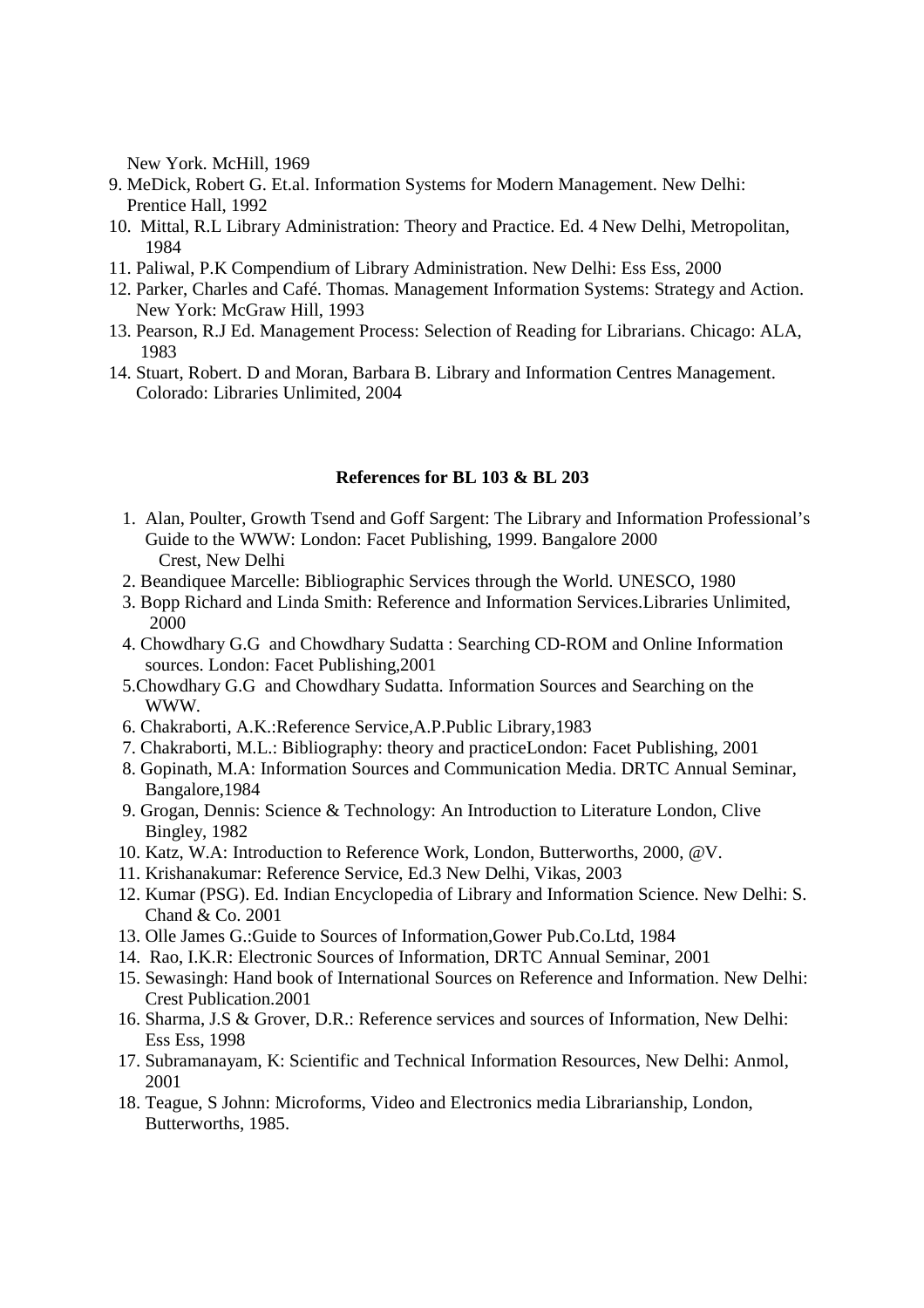- . 19. Walford, A. J: Guide to Reference Materials, London, Library Association, 1950, 3V
- 20. www.libraryspot.com
- 21. www.refdesk.com
- 22. www.infolibrarian.

#### **References for BL-104 & BL-204**

- 1.Bose. H. Information Service : Principles and Practice. New Delhi; Sterling, 986.
- 2.Chakrborthy, A R and Chakraborthy. B. Indexing: Principles, processes and producers. Caleunqa ; World Press,1984
- 3. Coblans, Herbet. Librarianship and documentation. An International
- 4. Guha, B. Documentation and information. 2nd ed. Calcutta : world Press, 1983.
- 5. Husain, Shabahat:Library Classification: facets and analyses .New Delhi.Tata McGraw Hill Pub.Co.Ltd.,
- 6. Kawatra. P. S. Fundamentals of docoumentation with special reference to India. New Delhi. : Stering ,1982
- 7. International and National Library and Information Services : A review of some recent developments, 1970-80. Oxford. Pergamon Press,1982.
- 8. Rajan, TN. Indexing Techniqnes. Calcutta. : IALIC,1981.
- 9. Setence, White Plams. N.Y.Knowledge Industry, 1985
- 10. Satyanarayana, N.R and Satyanarayana,.. Problems in Information Science Rev. ed , 1996
- 11. Varma. AK. Trends in subject indexing. Delhi : Mittal,1984.

#### **References for BL-105 & BL-205**.

- 1. Dhyani, Pushpa, Library Classification: theory and practice. New Delhi: Vishwa Prakashan, 1998
- 2. Krishan Kumar. Theory of Library Classification, Ed.2 New Delhi, Vikas, 1980
- 3. PSG, Kumar. Knowledge Organisation, Information Processing and Retrieval: Theory. Delhi: BR, 2003
- 4. Ramalingam, MS. Library Cataloguing and Classification Systems. Delhi: Kalpaz, 2000
- 5. Ranganathan, SR. Colon Classification, 6th ed. Banagalore: Sarada Ranganathan Endowment for Library Science, 1960
- 6. Ranganathan, SR: Prolegomena to Library Classification, Ed2, London, LA 1957 & 1965
- 7.Sayers Berwick , WC Introduction to Library Classification. London, Andra Dautch, 1950

#### **References for BL-106 & BL-206**

- 1. Anglo American Cataloguing Rules, 2nd Edi Rev. New Delhi, Oxford, 1988
- 2. Barbara, M Westby. Ed. Sears List of subject Headings, New York. HW. Wilson, 1977
- 3. Fritz, Deborah, A. Cataloguing with AACR2 and US-MARC Records. Chicago ACA, 1998
- 4. Gernert Leigh: A Textbook of cataloguing New Delhi .Dominant Publishers, 2003
- 5.Holled Robert P.: Subject Control in Online Catalog.New York.Howarth Press,1989.
- 6. Malavya V.C.: Multimedia library and online cataloguing, New Delhi 2004.
- 7. Mahajan, S.G. Granthalayin Talikikaran: Pratyakshik, Vol.1 CCC Pune, Suvichar Prakashan,